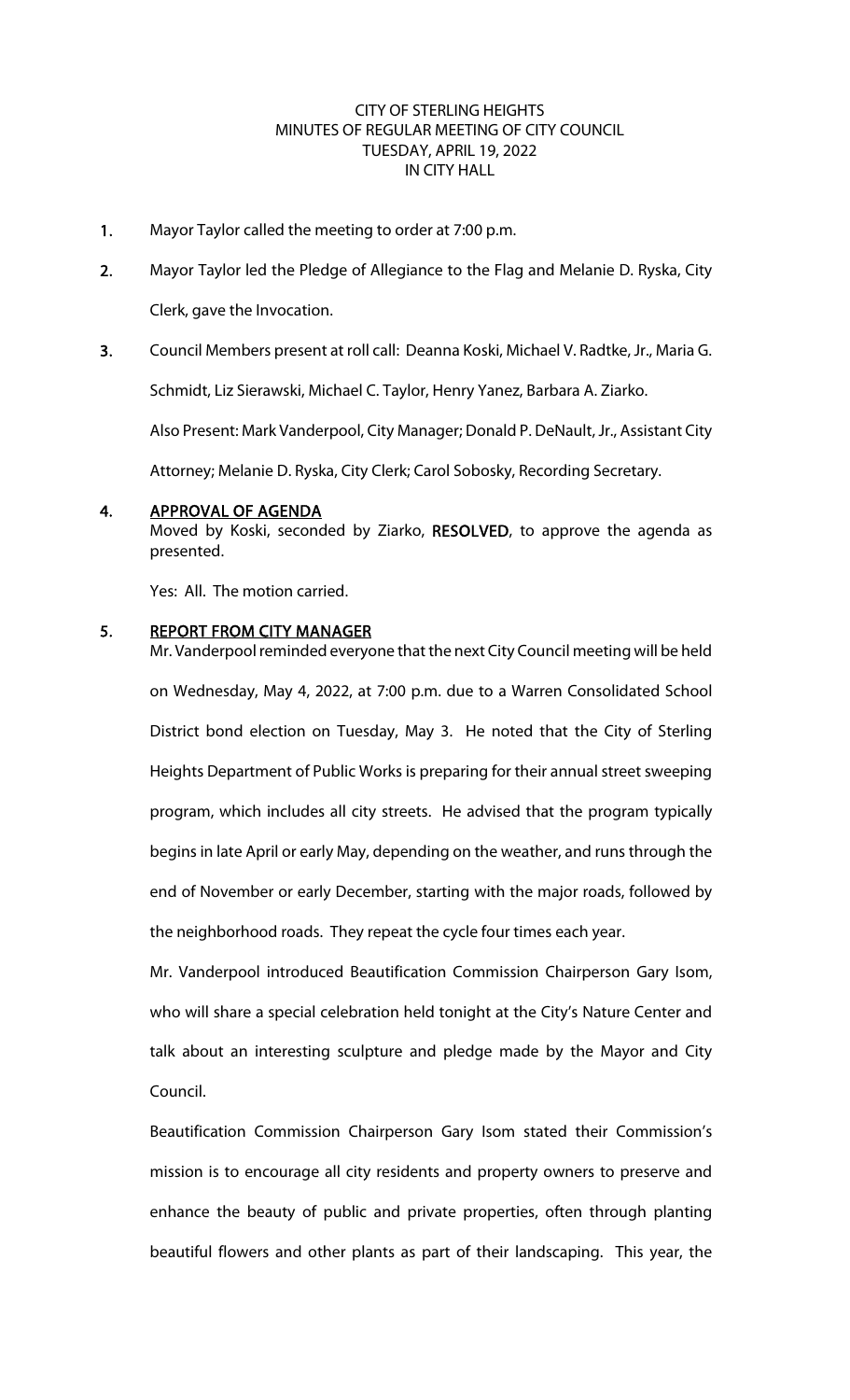Beautification Commission wanted the City to take the Mayor's Monarch Pledge through the National Wildlife Federation. He explained that this pledge allows municipalities to take actions to help save the monarch butterfly, whose populations are declining rapidly. He explained the pledge involves a commitment by the municipality to create a habitat for the butterfly by planting native milkweed and pollinator-friendly plants and educating residents about how they can make a difference at home and in their community. He stated that earlier this evening, members of City Council and City Administration joined the Mayor as he officially signed the Mayor's Monarch Pledge for Sterling Heights, and Mr. Isom outlined the action items the Commission will take to fulfill that pledge. These include hosting a native seed or plant swap during their annual plant exchange on May 14, the planting/maintaining of a monarch and pollinatorfriendly demonstration garden at the Library's Children's Garden and at the Nature Center's Butterfly Garden, commitment to work on the conversion of spaces to monarch habitats such as the Sterling Relief Drain habitat restoration and a butterfly flyway at the Red Run Drain. They will also host an outdoor education program that builds awareness and creates habitat by engaging the community in planting native milkweed and pollinator-friendly nectar plants. He added they plan to accomplish this by their fall quarterly luncheon in September, where they will have a monarch butterfly theme and will feature the first vice-president of the Macomb County Master Gardiner Association as guest speaker. They will submitting a final report of the Monarch Pledge activities completed to the National Wildlife Federation by December 1, 2022, and he hoped their actions will help to preserve the population of the monarch butterfly population, while encouraging residents to continue to beautify their community. He thanked the City for taking the Mayor's Monarch Pledge in Sterling Heights.

Mr. Vanderpool concluded his report by thanking the Mayor and Council as well, and the good work of the Nature Preserve staff, Mr. Langlois, and the artist who did a fantastic job on the sculpture.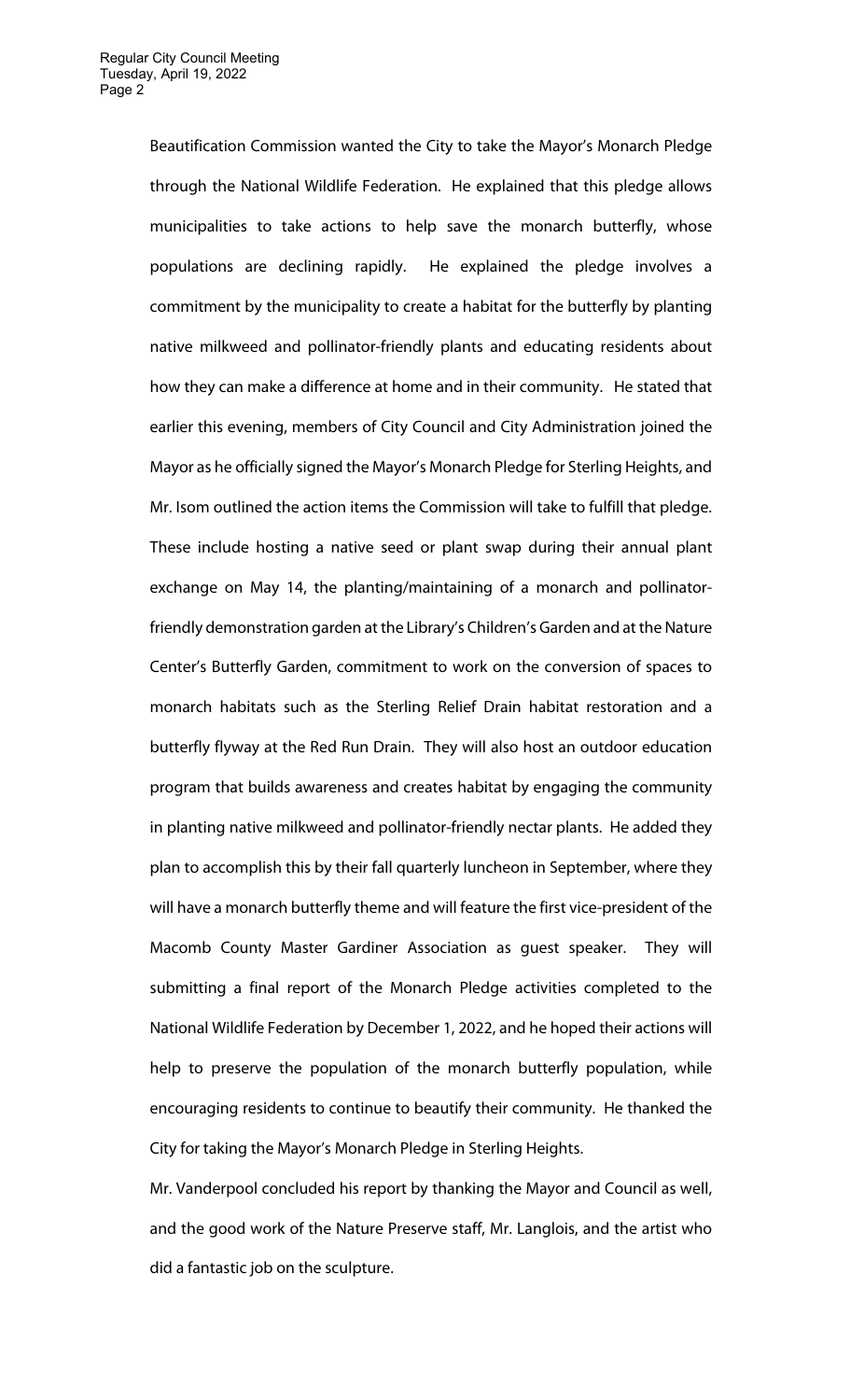Mayor Taylor thanked Fusion Fabricating for donating some of the scrap metal that went into the butterfly sculpture in a small garden outside the Nature Center. He thanked artist Kyle Burnett who create the sculpture, and he thanked the Sustainability Commission, Arts Commission, and Beautification Commission for their continued work in support of the City of Sterling Heights.

#### 6. PUBLIC HEARINGS

A. Mayor Taylor stated this to consider the application by Mancini Holdings 7255 LLC for a Speculative Building Designation at 7255 Eighteen ½ Mile Road. He invited Senior Economic Development Advisor Luke Bonner to give a presentation. He indicated there are three applications by Mancini Holdings, and he indicated that if Mr. Bonner would like to give an overview of all three of them, he is welcome to do so.

Economic Development Director Luke Bonner explained there are three different items related to Mancini Holdings, represented by Edward Mancini and Marcello Mancini, and he explained each of the applications. He stated the first (Public Hearing A) is related to a Speculative Building Designation at 7255 Eighteen ½ Mile Road, and this designation preserves the right for the future tenant who leases space at that facility to come back and request an Industrial Facilities Exemption Certificate through City Council. He advised the current property under construction is an 80,000-square-foot building, being an approximate \$6 million investment in real property, which, under their Tax Abatement Ordinance, would start a tax payment term at seven years, and the number of jobs created by the company would dictate the final term for which that company would be eligible. He explained that speculative building is also in an existing Industrial Development District as approved on June 6, 2017.

Mr. Bonner explained that the second application (Public Hearing B) is a second Speculative Building Designation at 42260 R Mancini Drive, located directly behind the first building. It is another building currently under construction and measures 26,000 square feet, which is an approximate \$3.2 million investment in real property, and it also starts at a seven-year term under their tax abatement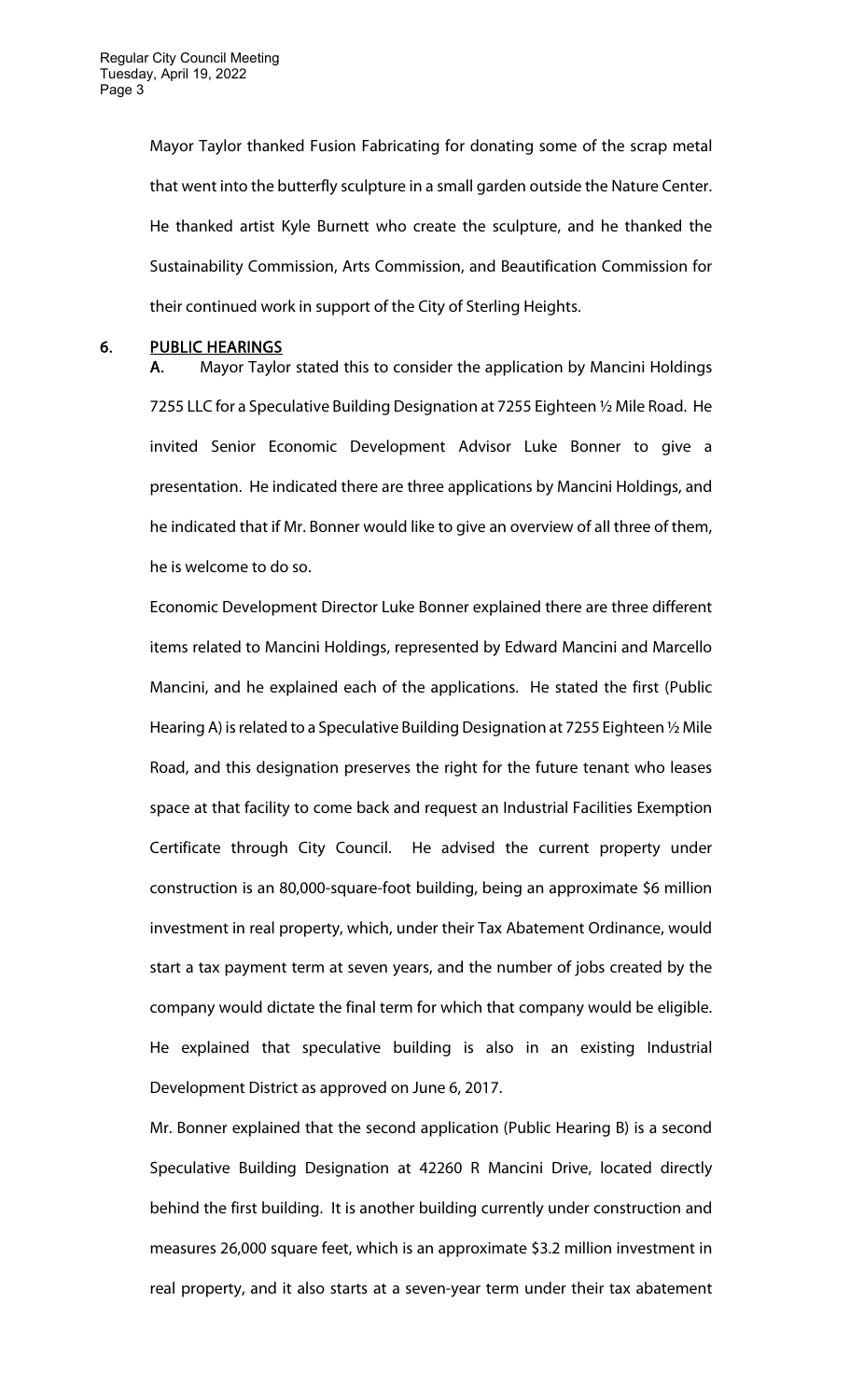guidelines. It is in an Industrial Development District as approved on May 15, 2001. He stated approval of this request would preserve the right for a future qualified tenant of that building to come back and request consideration of a tax abatement.

Mr. Bonner explained the third application (Public Hearing C) is to establish an Industrial Development District for 42800 Merrill Road. He noted that building was recently demolished and housed the former State Police Crime Lab, but they are proposing a 16,000-square-foot industrial building, The intent is to be able to come back in the future if they do not have a tenant, and they can request a Speculative Building Designation for that building as well, which would then preserve the right for a future tenant to come back and request a tax abatement from City Council. He noted the City Council did this for 42605 Van Dyke, which was also a Mancini Holding building. It sat vacant for a number of years, a Speculative Building Designation was placed on it, and it was leased to Hydroform, who then came before City Council to request a tax abatement. He, along with Mr. Mancini and his son, are available for questions.

Mayor Taylor informed that these will be taken separately for audience participations and deliberations. He indicated they are starting with Mancini Holdings 7255 LLC, and he opened the public hearing.

No one from the audience spoke, and Mayor Taylor closed the public hearing.

Moved by Sierawski, seconded by Radtke, RESOLVED, to adopt the resolution approving the application by Mancini Holdings 7255 LLC to designate the new industrial facility being constructed at 7255 Eighteen ½ Mile Road as a speculative building in accordance with Public Act 198 of 1974.

Mayor Pro-Tem Sierawski stated she is in favor of going forward with this request, as described by Mr. Bonner.

Yes: All. The motion carried.

B. Mayor Taylor stated this to consider the application by Mancini Holdings 42260 LLC for a Speculative Building Designation at 42260 R Mancini Drive. He indicated that a presentation has been made, and he opened the public hearing, inviting comments and questions from the audience.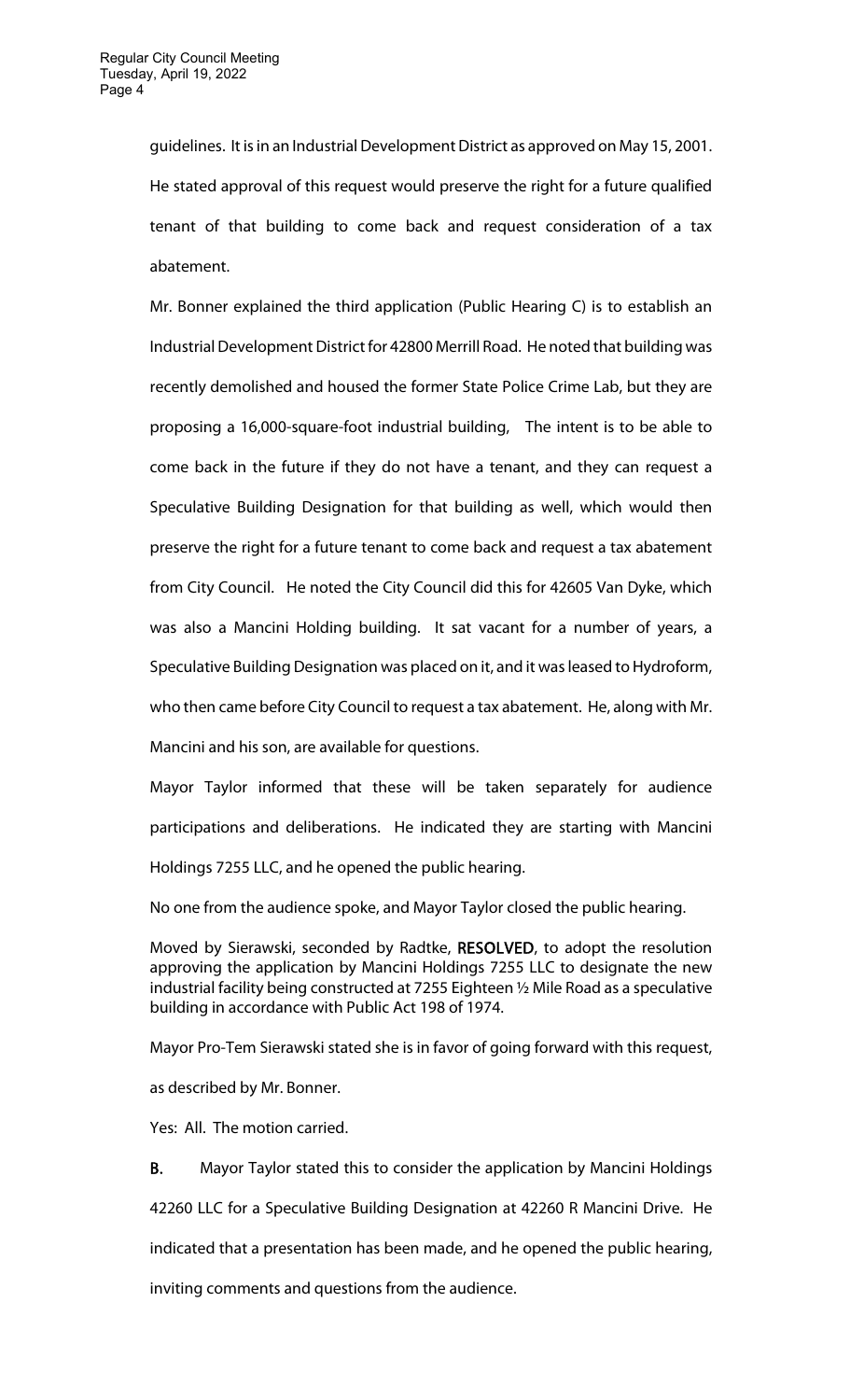There were no comments from the public, so Mayor Taylor closed the public

hearing.

Moved by Councilwoman Schmidt, seconded by Councilwoman Ziarko, RESOLVED, to adopt the resolution approving the application by Mancini Holdings 42260 LLC to designate the new industrial facility being constructed at 42260 R Mancini Drive as a speculative building in accordance with Public Act 198 of 1974.

Yes: All. The motion carried.

C. Mayor Taylor stated this to consider the application by Mancini Holdings

7255 LLC for a Speculative Building Designation at 7255 Eighteen ½ Mile Road. He

indicated that a presentation has been made, and he opened the public hearing,

inviting comments and questions from the audience.

Mr. Edward Mancini, applicant, thanked the Mayor, Council, and City Attorney, and

stated he is here to continue to invest in Sterling Heights. He stated he was here

as a young child when his father owned the company, and he is now starting to

break his son into the business. He stressed they love the City and want to

continue working and investing in it.

Mayor Taylor closed the public hearing.

Moved by Ziarko, seconded by Schmidt, RESOLVED, to adopt the resolution approving the application by Mancini Holdings 42800 LLC to establish an Industrial Development District (IDD) at 42800 Merrill Road.

Councilwoman Ziarko thanked the Mancini family for investing in Sterling Heights, adding their developments in the City have a great reputation. She questioned whether the ingress/egress points for this property in the future will be coming off Mound, Eighteen ½ Mile, or Merrill. She clarified she is not concerned with it at this point, but it might be something she will be concerned with in the future because of the heavy traffic in the area.

Mr. Mancini stated this is the location of the former State Police site, and the existing entrance will remain the same. He added there will be another entrance just to the south of it as requested by the Fire Department, so they have access to the site with their firefighting equipment.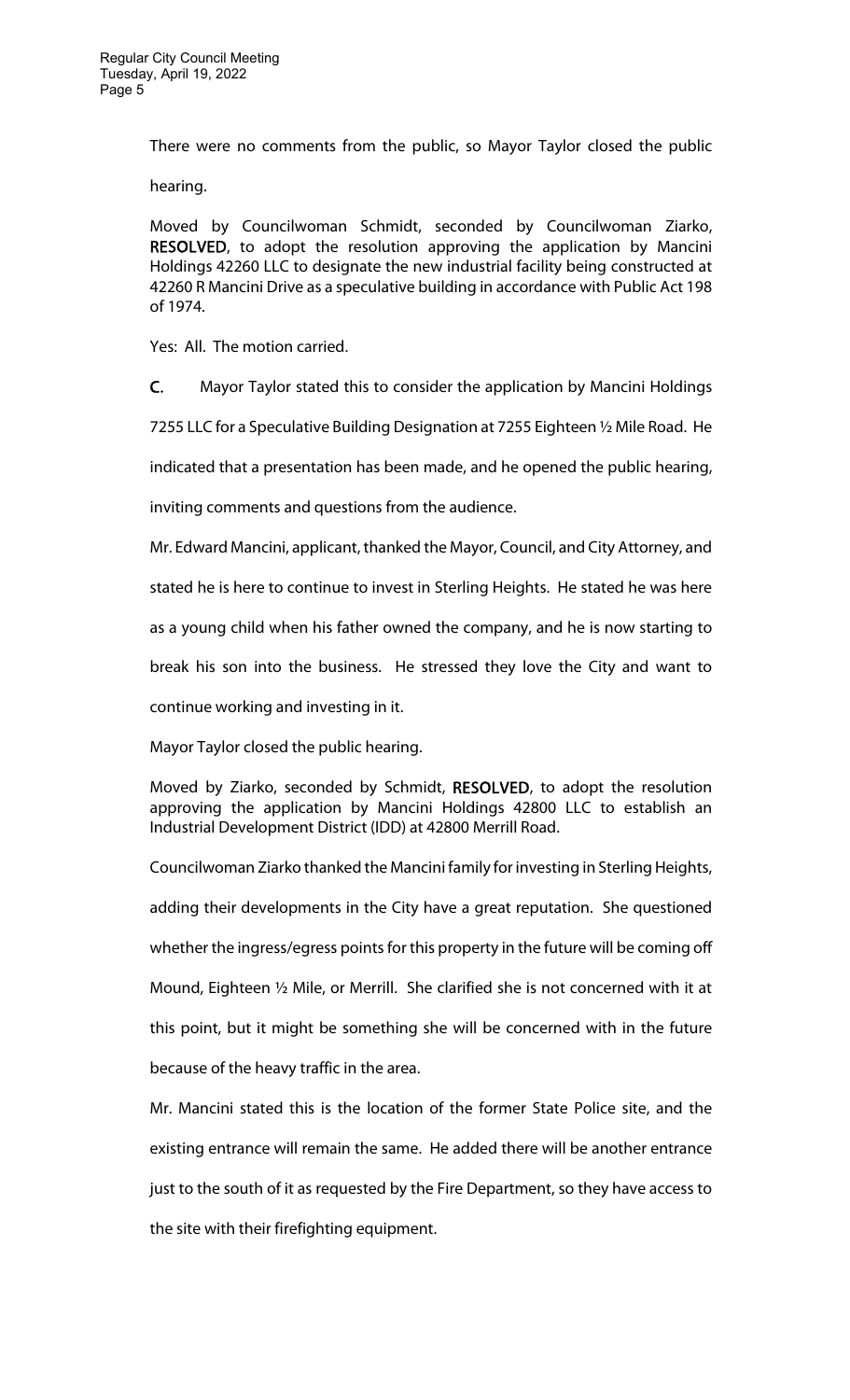Mayor Taylor thanked Mr. Bonner and Mr. Mancini for being present tonight. He also thanked the Mancini family for their continued support of the City of Sterling Heights and development in the City, adding his appreciation for everything their family has done in the City for decades.

Yes: All. The motion carried.

#### 7. ORDINANCE INTRODUCTIONS

A. Mayor Taylor stated this is to consider introduction of ordinances amending Chapter 12, Article V of the City Code to modify definitions and hours of operations for body art facilities and Articles 11, 12, and 31 of Zoning Ordinance 278 to allow microblading as a primary or ancillary use in C-1 (Local Convenience Business District) and C-2 (Planned Comparison District) zoning districts. He invited City Planner Chris McLeod to give a presentation.

City Planner Chris McLeod explained that this is an introduction for two potential ordinances to be considered this evening. The first addresses hours of operation for body art facilities, and the second addresses C-1 and C-2 districts, as well as the definition section of the ordinance. He explained that microblading is a semipermanent tattooing on the body, primarily on eyebrows. It is applied with a disposable hand tool with its application much like a tattoo and is an ancillary service to beauty salons and spas. It is becoming a more popular service provided over the last few years, with five or six of them coming before the Board of Appeals, and numerous other inquiries that have not gone through the Board of Appeals process. It is still considered a form of tattooing at the state level, and would still be considered, with some exceptions, as body art or tattooing here in the City, although they are trying to remedy some of the procedural issues caused by that designation.

Mr. McLeod explained the zoning ordinance amends the definition of microblading relative to the zoning sections, but also addresses making microblading a permissible use in the C-1 and C-2 districts. Since C-2 uses are allowed within the C-3 district, this use would also be allowed in the C-3 district by default, so all their commercial districts would allow for either a primary or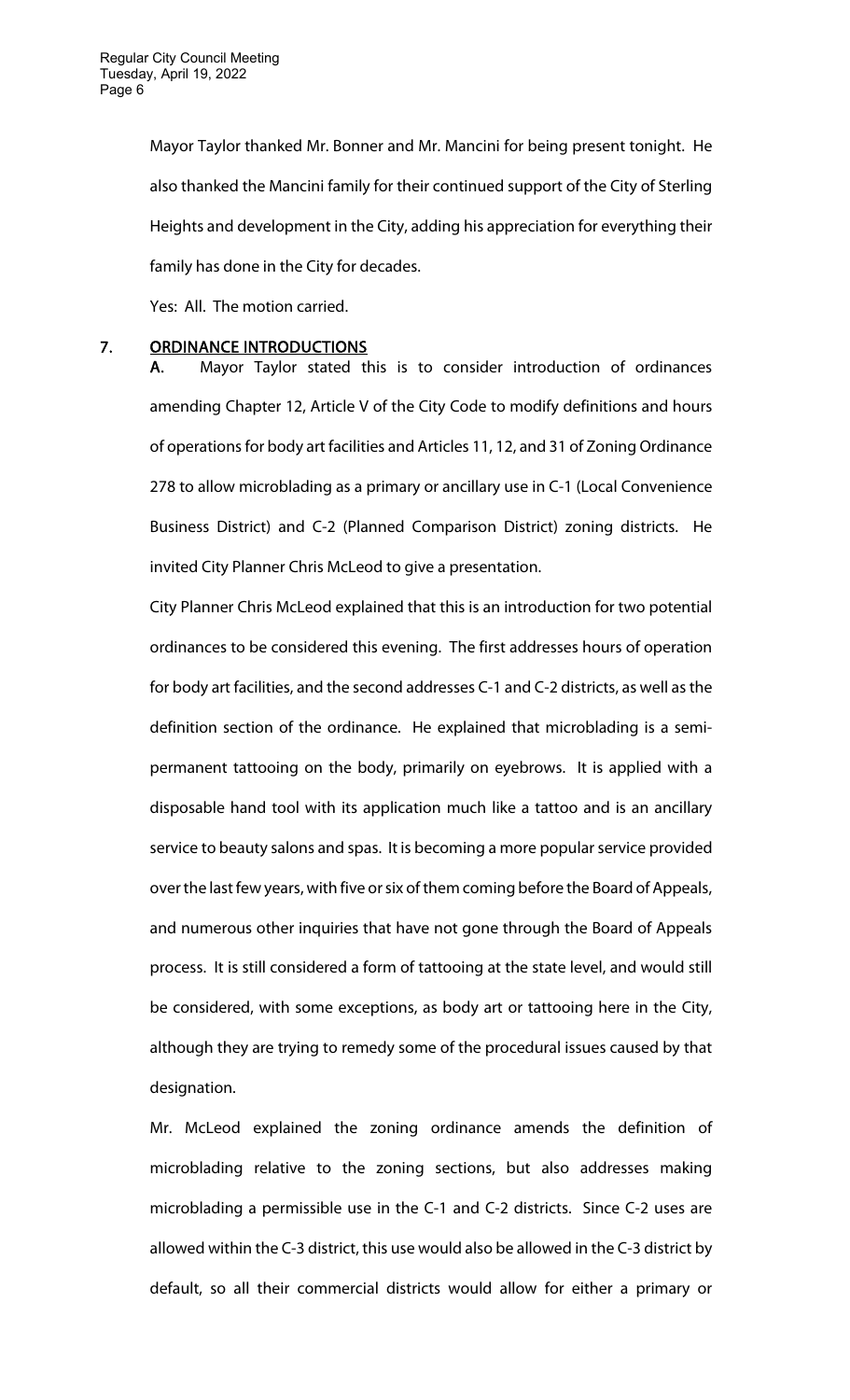ancillary use of a business for microblading. Microblading is currently considered a body art use which requires special land use approval only in the C-2 district, and there are strict requirements with regard to locations within that Special Land Use provision, making it difficult to locate a body art facility within the City. He advised that the Planning Commission considered the proposed amendment at their March 9, 2022, meeting, and they voted unanimously to recommend approval from the zoning side of the request. He added there was one public comment at that meeting expressing favor of the overall amendment. He clarified that the Planning Commission is not required to act on the regulatory provision in Chapter 12, Article V of the City Code, which addresses the hours of operation. The hours of operation for a body art facility are currently 11 a.m. to 8 p.m., but the proposed amendment would increase those hours by a total of three hours, from 9 a.m. to 9 p.m. He reminded that these uses are a licensed use within the City, so they will still need to obtain a license from the City Clerk. The remaining regulatory provisions and licensing would remain as is, noting this provision deals with definition as well as hours of operation, and he reiterated that this part of the zoning amendment package does not need Planning Commission review. Mr. McLeod advised that City Council consideration is for one or both of these, confirming that they can be broken apart even though they are being proposed together as a package. He offered to answer questions.

Mayor Taylor opened the floor for public comments.

- Ben Orjada expressed favor of the adoption of these ordinances; stated body art has been negatively stereotyped, he felt they should be an option to the public at large.
- Brandy Wright in favor of the proposed ordinances; stressed it is not something limited to "bikers" or "criminals," but professionals make use of it; agreed that the hours of this service should be expanded.

Moved by Sierawski, seconded by Taylor, RESOLVED, to introduce the ordinance amending Chapter 12, Article V of the City Code to modify definitions and hours of operations for body art facilities; and to introduce the ordinance amending Articles 11, 12, and 31 of Zoning Ordinance No. 278 to allow microblading as a primary or ancillary use in C-1 (Local Convenience Business District) and C-2 (Planned Comparison District) zoning districts.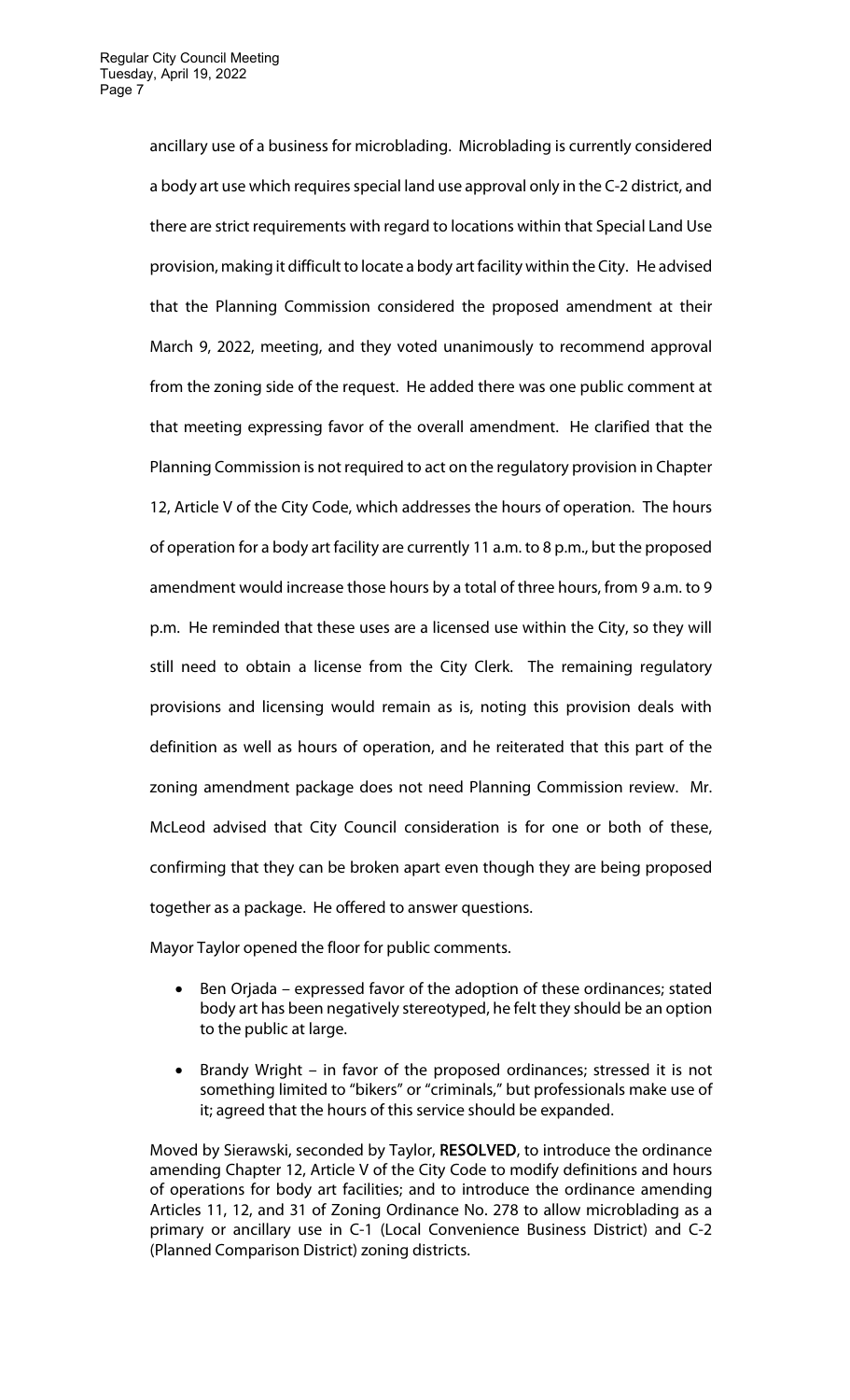Mayor Pro-Tem Sierawski stated it is time to allow some of these services to be much more convenient to the public. She indicated she partakes of microblading for her eyebrows, and she will be voting in favor of these ordinances.

Councilwoman Ziarko expressed her support and questioned whether the person performing this service will still be licensed by the Michigan Department of Licensing and Regulatory Affairs (LARA).

Mr. McLeod replied affirmatively, adding that any action the City Council takes does not exempt them from state licensing. They would also be locally licensed. Councilwoman Ziarko commented that it came to her attention recently that it is a three-year wait to get an appointment with some of the local artists, so it is something that is beginning to be in demand.

Councilman Radtke expressed full support of the ordinance changes. He commented that the material in their agenda packages states that body art facilities "shall be in a consolidated shopping center with a gross floor area exceeding 100,000 square feet." He questioned whether that is the requirement in the C-1, C-2, or C-3 zoning district.

Mr. McLeod replied that is the current provision that body art falls under with the C-2 district, and it is a Special Land Use provision, so it has to be in a shopping center in the C-2 district that meets that threshold. He clarified that is the tattooing side of it, and the proposal tonight is to pull the microblading service out of that, so they would not have to meet that provision.

Councilman Radtke questioned how many 100,000-square-foot shopping centers are in Sterling Heights.

Mr. McLeod estimated that there are seven or eight shopping centers in the City that are 100,000 square feet in size. He replied to further question that he does not have a definitive average size of shopping centers in the C-2 district, but it would be much less than 100,000 square feet.

Councilman Radtke recently read that one out of five people in America have a tattoo, and the restrictions on tattooing in general seem to be highly restrictive.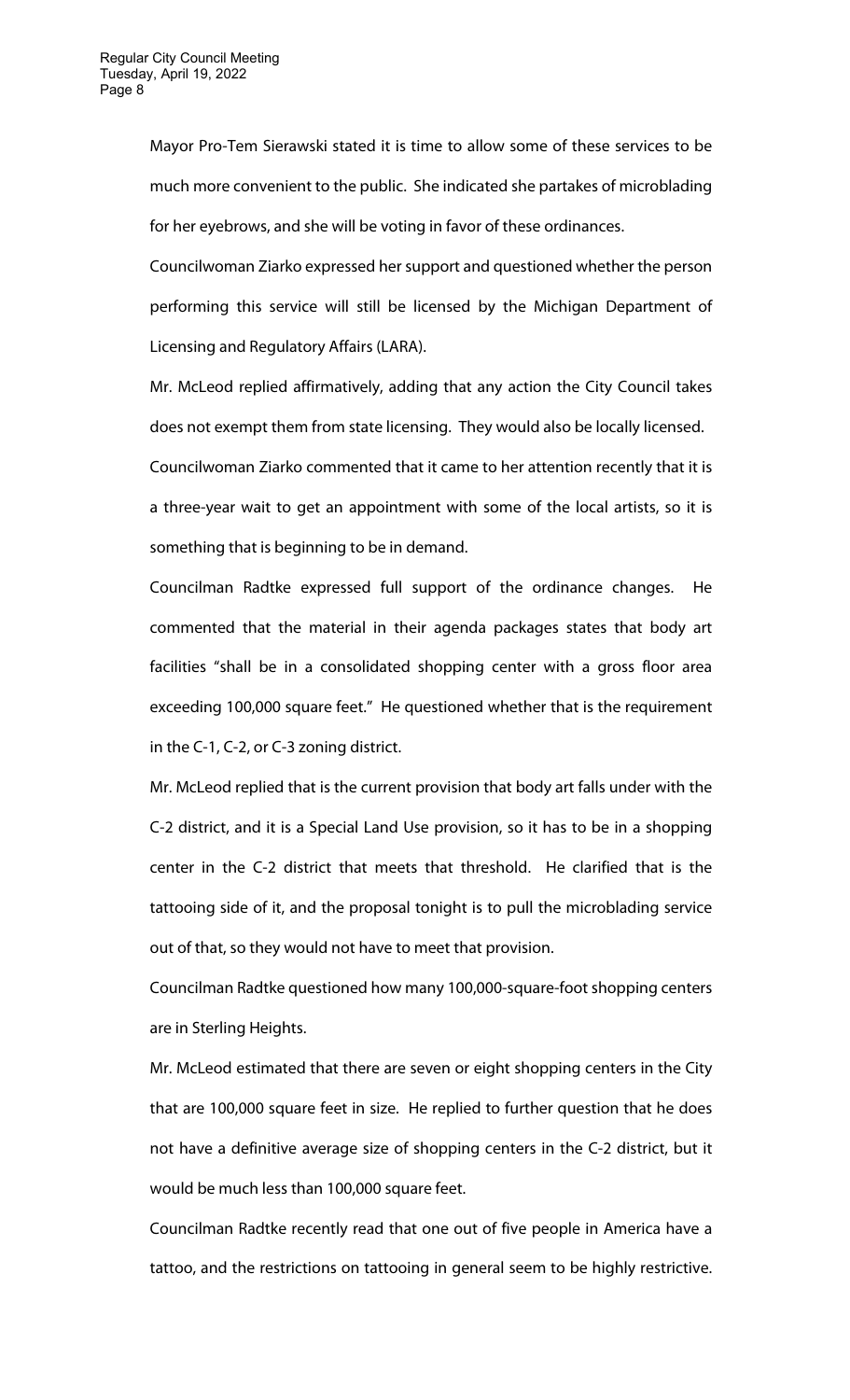He felt these restrictions were created at a time when tattooing was frowned upon, and that use is classified with adult entertainment and pawnbrokers. He did not feel the people using tattoo facilities today fall into that description, so he questioned whether they should go further and lessen their tattoo requirements in general. He questioned whether there have been a lot of petitions through Board of Appeals to locate a body art facility in a shopping center that is less than 100,000 square feet.

Mr. McLeod replied that, between true body art, which includes tattooing and microblading, they have seen two or three requests for full-blown body art facilities, but they have seen five or six requests for microblading facilities. He added that when they have telephone or counter conversations, outlining these requirements can often be a deterrent right away. Board of Appeals has reviewed each of the cases that has come before them, and he indicated the biggest issue was the hours of operation, which is why the potential change is being brought forward.

Councilman Radtke noted that the petitioner must demonstrate a hardship under the current requirements when they seek a variance from the Board of Appeals. Mr. McLeod replied that is correct. The application can be brought to them for two reasons. If the facility is in a C-2 district but the shopping center does not meet the minimum 100,000 square feet requirement, it could be considered a dimensional variance. If the facility is in a C-1 or C-3 district, it is considered a use variance. They must show a practical difficulty or hardship in either case to obtain a variance.

Councilman Radtke questioned whether they should review locations where these facilities could be located. He understood that they have had absolutely no complaints or issues regarding the couple of tattoo facilities currently in the City. He questioned whether the City's requirements are too stringent if it is not a problem. He questioned whether there have been any complaints about the existing facilities.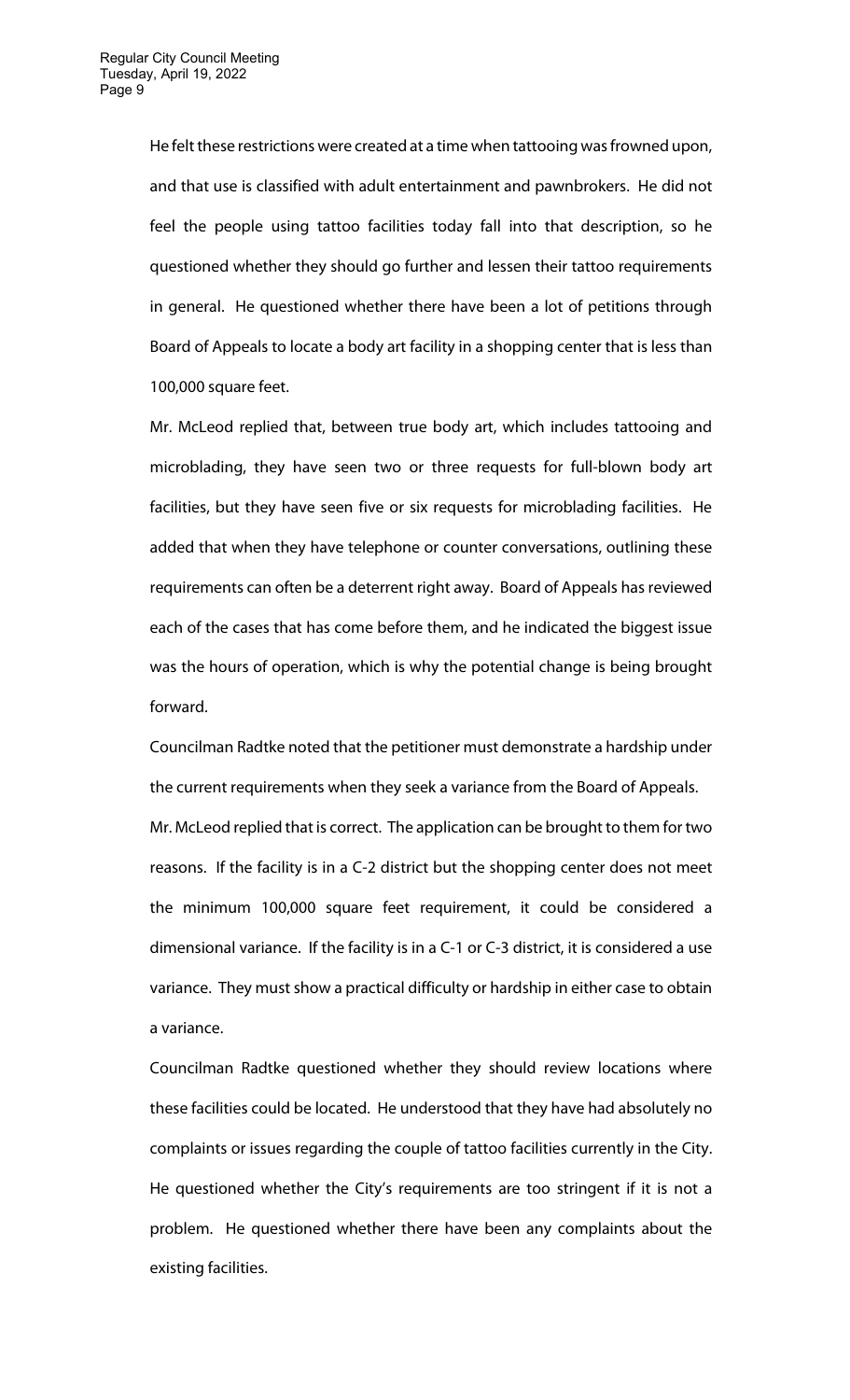Mr. McLeod replied he is not aware of any complaints in terms of zoning or enforcement issues. He did not know if there are any police issues.

Councilman Radtke stated he would like to look at amending the part of the ordinance to make it easier to establish these businesses, and although having these in a C-1 district may not make sense, but he suggested the possibility of the C-3 district. He added that he would be willing to expand the hours of operation from 8 a.m. to 10 p.m., which is when he believed most salons would be open. He has no objection to someone wanting to get a tattoo early in the morning. He indicated he will support this, but hopefully with some changes.

Mayor Taylor recalled this was brought forward based on business owners trying to figure out a way to reduce regulations on the microblading industry. He explained the concerns of the business owner who approached him about this was that there are a number of different stylists and business owners who rent space from the landlord inside of the building, and they either could not do microblading, or if they were allowed to do so, the hours of operation for the entire facility had to comply with the limited hours placed on the microblading. He questioned whether the changes could bifurcate the requirements, so that the microblading would be required to have limited hours of operation, but the salon services in the same building can maintain longer hours.

Mr. McLeod explained that, based on application of their current ordinance, while the hours may be extended as proposed, those hours would still be the regulatory hours for the entire operation of the business. He noted the proposed changes in the current draft would make it better because they are adding three hours of operation daily, but it would not alleviate the salon from being held to those same hours of operation.

Mayor Taylor inquired as to the policy justification for holding the entire salon to the hours of operation for the microblading service.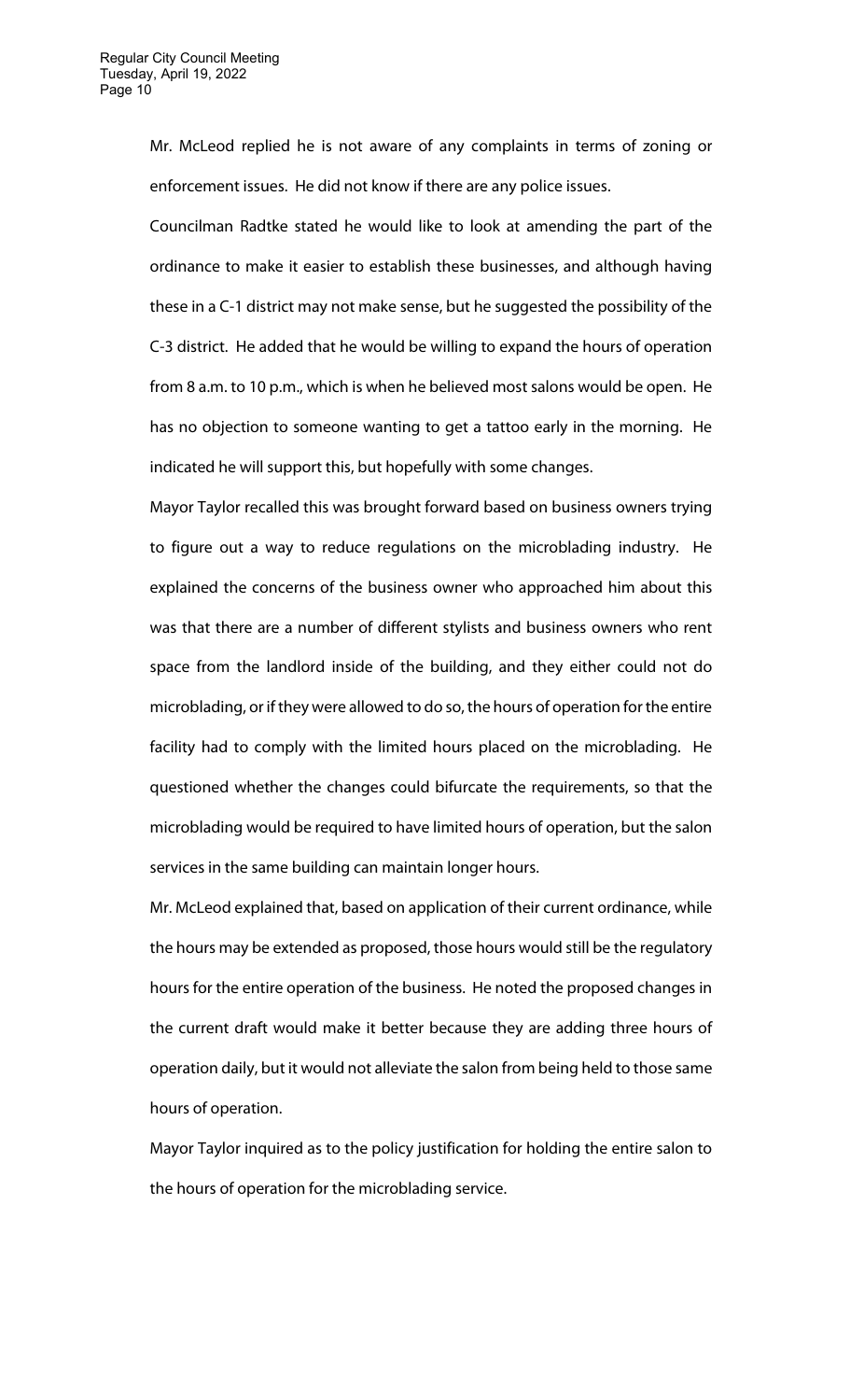Mr. McLeod replied that the way it is implemented at this point, to regulate one part of the business under certain hours but allow the rest to be regulated under separate hours becomes incredibly difficult to regulate.

Mayor Taylor questioned the policy justification for saying microblading can only be done until 9 p.m. but hair can be cut until 10 p.m., or microblading cannot start until 9 a.m., but hair can be cut starting at 8 a.m.

Mr. McLeod replied that if the hours get expanded even further, that would help alleviate any issues or potential conflicts. He added that they can eliminate hours of operation, which would fully eradicate any conflicts. He clarified that if the microblading remains part of the regulatory ordinance which specifies it is part of the "body art" ordinance, ultimately it will fall within the hours of operation outlined in the ordinance.

Mayor Taylor inquired as to whether there is a reason they cannot split microblading and tattooing into two separate entities. He does not understand the justification to prohibit tattoo parlors from being open until 10 p.m. He questioned whether the two are too similar to be separated.

Mr. McLeod stated they are already doing it slightly by removing them from the zoning provision. The state will still have them under a "tattoo" or "body art" license. He deferred to Assistant City Attorney Donald P. DeNault, Jr.

Assistant City Attorney Donald P. DeNault Jr. explained that, regardless of the terminology used, whether it is "microblading" or "body art," the state still refers to it as a "body art facility;" therefore, it is still required to have a "body art facility" license, so the entire suite still falls under the state's regulatory authority. The state also allows local municipalities to have their own local laws. He replied to inquiry that they could bifurcate the two in terms of hours and it can be done, but the entire facility will still be recognized as a body art facility under state law.

Mayor Taylor questioned whether there is any detriment to their business to be considered a body art facility and would that result in any unintended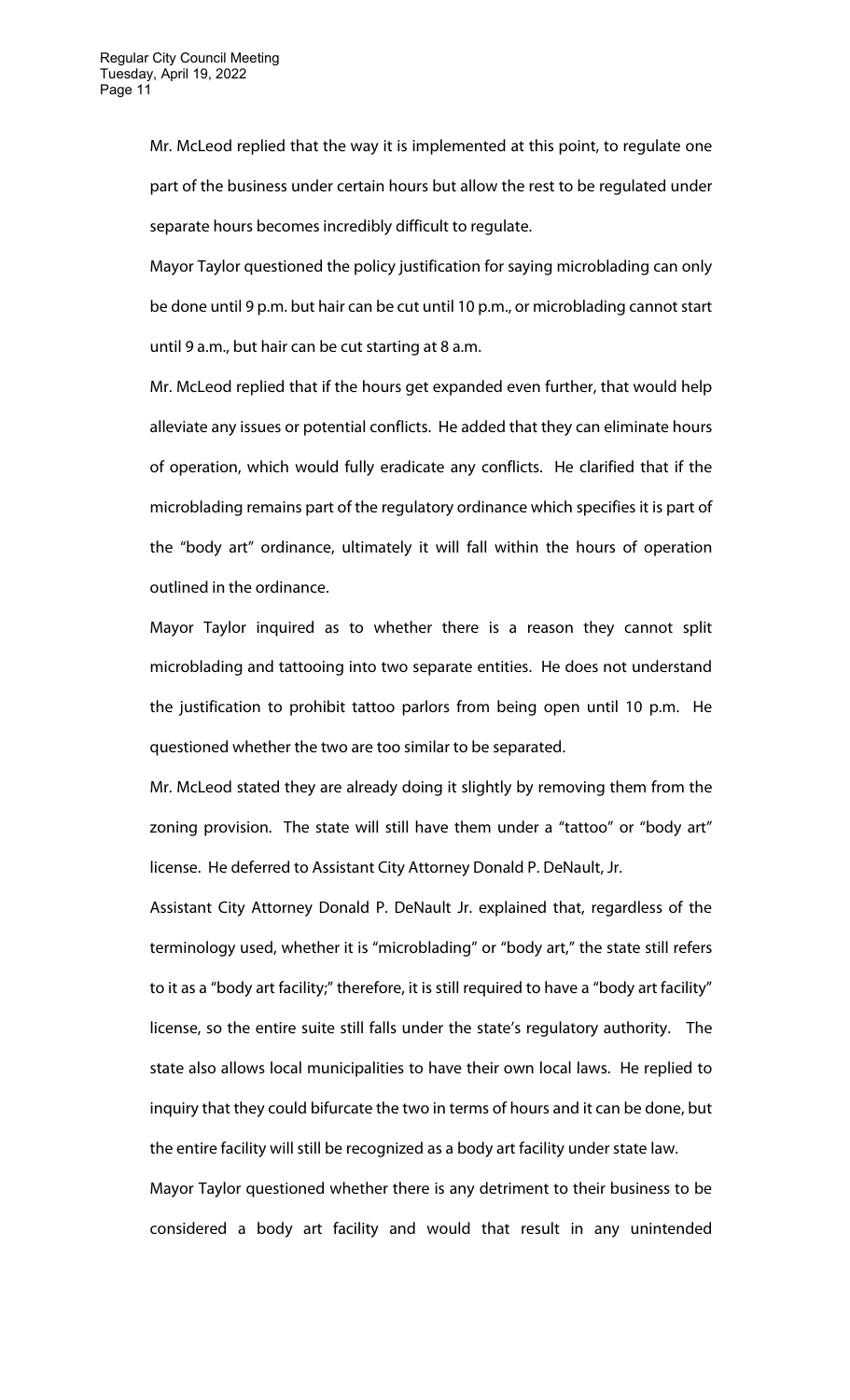consequence to the hair stylists or other salon services being offered if these facilities are labeled as "body art."

Mr. DeNault replied the only unintended consequence is that they would have to go through the regulatory licensing process both at state and local levels, involving more processes in terms of paperwork, background checks, medical training, etc. When a salon takes on the responsibility of offering microblading as a service, they must understand it will be a regulatory hurdle for the establishment. The owner of the salon does not have to do all the microblading training as long as the microblader has been licensed by the State.

Mayor Taylor inquired as to how the City's local regulations differ from those of the State of Michigan.

Mr. DeNault replied the current ordinances were written in approximately 2008, and the local level deals with the establishment rules. The state level is looking more at the medical training, the disposal of sharps, how the tools are used, background checks, and overall body art certifications.

Mayor Taylor questioned whether the City regulates how late a salon can remain open.

Mr. DeNault and Mr. McLeod confirmed there are no regulations for the hours of operation for a salon.

Mayor Taylor stated he could see no policy reason why microblading cannot happen whatever time a commercial business can be open. He could not see why microblading should be treated any different than a nail salon or a hair salon if that is a service that is expected in a salon. He would like to see the hours completely removed for microblading to allow the salons to offer it and not have to shut down early or open later, adding it will be a big inconvenience to the salon if they want to offer the service but must shut down early. He questioned whether it would be better to ask for an amendment now or to ask for it to be prepared at the adoption hearing.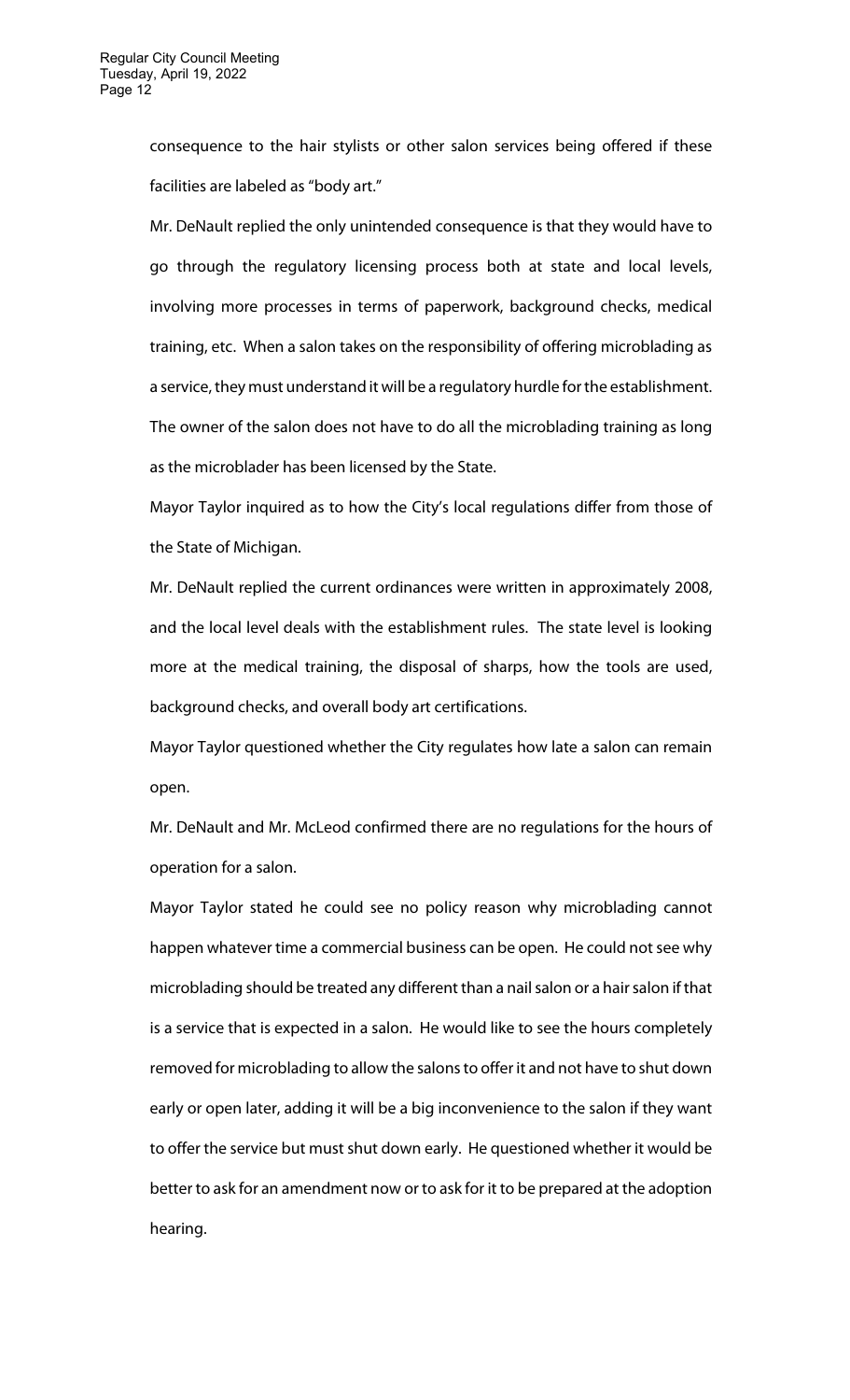Mr. DeNault felt it would be better to ask for it to be reviewed and brought back. He stated he would like to look at it to determine whether there are any interconnected pieces.

Mayor Taylor stated he can support the introduction today and they will address it at the next meeting.

Councilman Yanez questioned whether they would have to have specific hours, or whether the ordinance could limit it "to the hours of operation of the business." Mayor Taylor commented that is what he is asking. He could not see why they would treat it differently than any other business.

Mr. DeNault felt the best thing would be to eliminate hours of operation for microblading rather than trying to place a time on the hours of business.

Councilwoman Ziarko stated she does not have a problem with the hours of operation. She is licensed by LARA as a hairdresser and confirmed that there are times where a salon will open early because of a wedding or special request. When there is a salon that offers different services, the salon is still under one license, and the owner of that salon is responsible for the people working there under that license. She pointed out the Beauty Mart is divided into different businesses, and this concept is becoming very popular in big box stores, where there may be thirty different operators under one roof. Each operator must have their own business license.

Mayor Taylor understood that if they are all part of one business, they all must shut down, but in a "suite" arrangement, he questioned whether they all operate independently. He questioned how they would be regulated if they are still all in one building.

Mr. McLeod stated that is a question they are often asked, noting there are a lot of independent contractors under one roof. He clarified they have taken the position that, unless they have a stand-alone unit that has its own address and is fully functional by itself, that is the only way they can regulate the business. There may be multiple tenants leasing space, and they each have their own license, but it is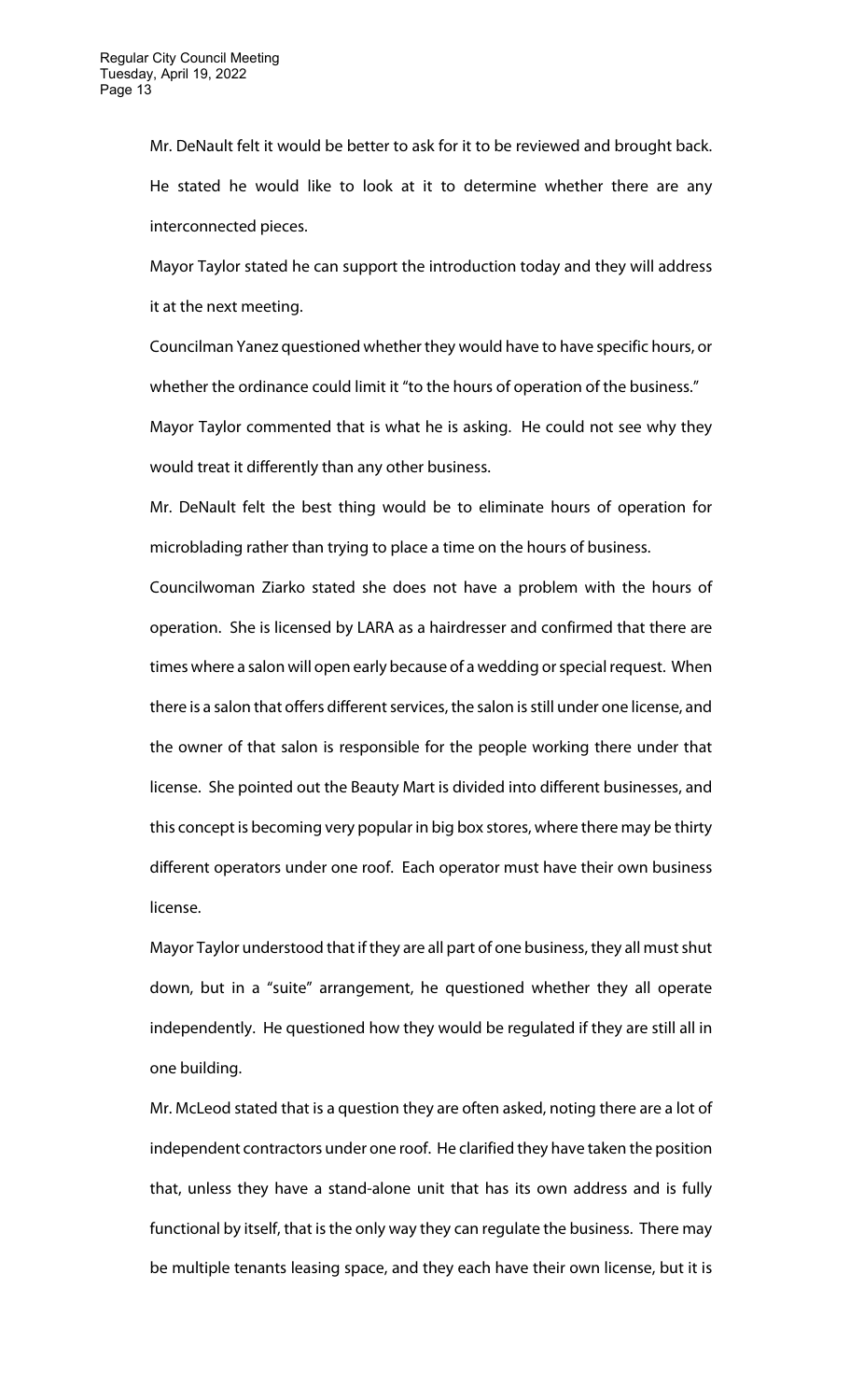the person who owns the entire tenant space that is the license owner, and the others are all sub-contractors within that tenant space. When someone comes forward with a license under body art or massage, the person who is the ultimate holder of that tenant space must be part of that application and is the responsible entity.

Mayor Taylor felt that makes it more important to him to eliminate the hours of operation entirely. He questioned the meaning of the phrase in the ordinance which states "all uses shall be an integral part of the center."

Mr. DeNault replied it is intended that the business will be integrated into the center and not as a free-standing building or an outlot in the parking lot, but it is to be part of the overall strip center.

Mayor Taylor noted it states, "they shall not be closer than 1,000 feet to adult entertainment use." He questioned whether the City has adult entertainment uses.

Mr. McLeod replied there are a couple of them, and the classification depends upon the level of merchandise being sold.

Mayor Taylor inquired as to the policy justification for that requirement. He questioned why a tattoo parlor cannot be located within 1,000 feet of a novelty store.

Mr. McLeod reminded this provision houses a number of uses and a number of things regulated under this provision. They do not want like uses that fall within the same category to be located too close to each other. They do not want an area where it becomes a larger conglomeration of these uses. He understands that body art and tattooing is different than it was years ago, but it is still regulated under that umbrella.

Mayor Taylor understood that they do not want a lot of "undesirable" uses together because the entire area could be considered "undesirable," but he felt this sends the wrong message to "keep these businesses away from where the good people are." He admitted he has some problems with this ordinance, but he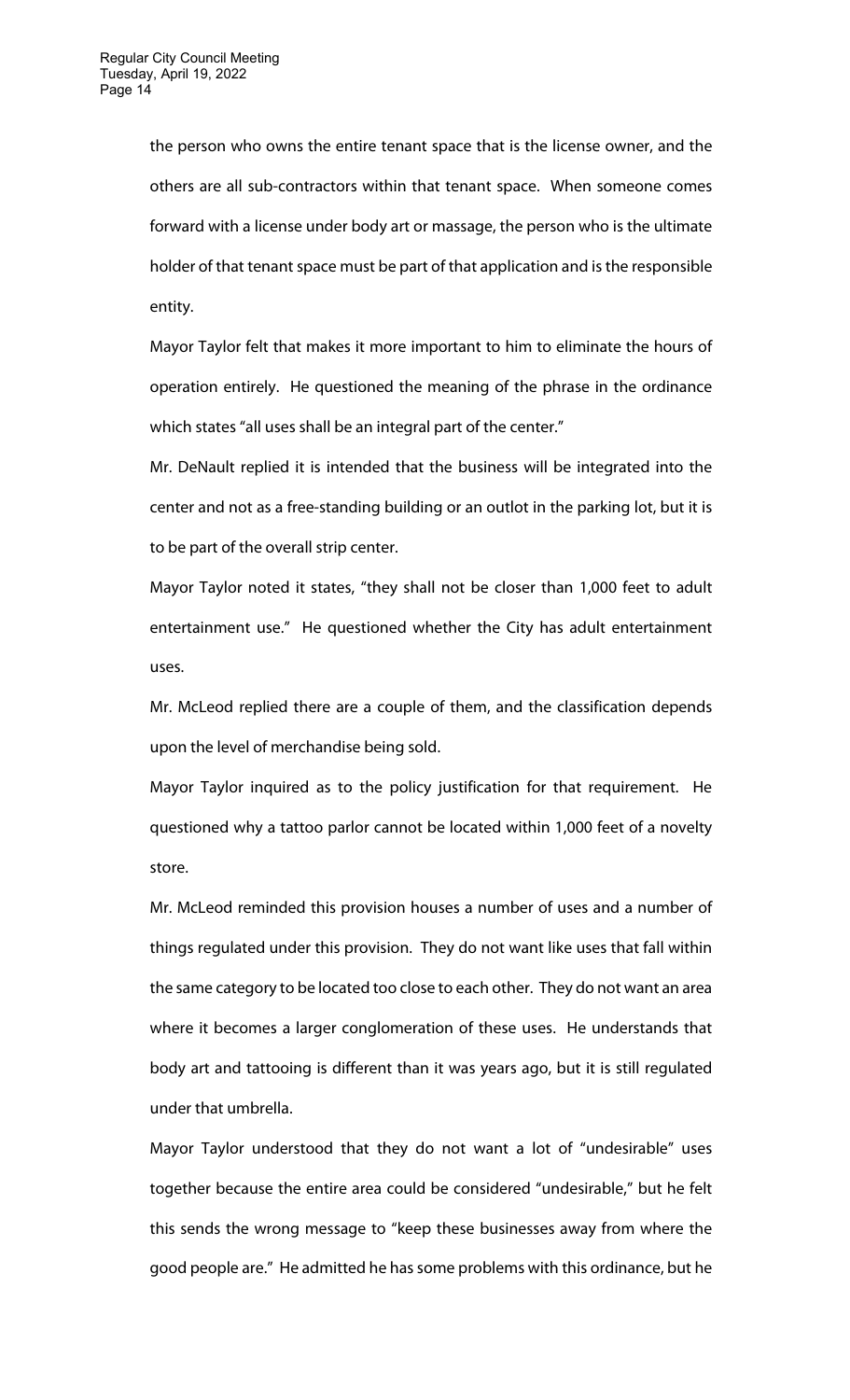wants to get it through to help the business owners as well as the customers who

are using these facilities, without unreasonably restricting them. He did not know

whether these regulations are still meaningful in 2022.

Yes: All. The motion carried.

## 8. CONSENT AGENDA

Mayor Taylor stated this item is consideration of the Consent Agenda. He opened

the floor for public comments.

- Ben Orjada referred to Item C; recalled recent discussion on possible escalating penalties for repeat violations on residential properties; would like to see a similar provision for commercial and industrial properties who are delinquent on the upkeep of their properties.
- Ms. Bahri and Ms. Kattula, members of the Chaldean Community Foundation – referred to Item I; thanked Mayor and City Council for issuing a Resolution declaring April as Chaldean-American Month; Ms. Bahri provided some statistics on the numbers of Chaldean / Assyrian / Syriac people living in Macomb County, specifically in the City of Sterling Heights, as well as their contribution to Michigan's economy.

Moved by Koski, seconded by Ziarko, RESOLVED, to approve the Consent Agenda as presented:

- A. To approve the minutes of the Regular Meeting of April 5, 2022.
- B. To approve payment of the bills as presented: General Fund \$696,294.74, Water & Sewer Fund - \$35,187.36, Other Funds - \$1,050,912.69, Total Checks - \$1,782,394.79.
- C. RESOLVED, to accept the proposal by Landscape Services, Inc., 22932 Rasch Drive, Clinton Township, MI 48035, for noxious weed / grass cutting services through December 31, 2022.
- D. RESOLVED, to waive the competitive bidding requirement in accordance with City Code Section 2-217(A)(9)(b) and approve Addendum No. 1 to the Managed Janitorial Services Contract between the City of Sterling Heights and LGC Global Energy FM, LLC, 7310 Woodward Avenue, Suite 500, Detroit, MI 48202, and authorize the City Manager to sign the Addendum on behalf of the City.
- E. RESOLVED, to approve the Independent Contractor Agreement between the City of Sterling Heights and Kimberly Vitale, 54948 Whitby Way, Shelby Township, MI 48316, and authorize the City Manager to sign the Agreement and any extension on the same terms and conditions.
- F. RESOLVED, to award the bid for rebuild / repair of light and heavy-duty vehicle transmissions and remanufactured replacement of heavy-duty transmissions to J.B. DLCO Transmission, Inc., 24111 Groesbeck Highway, Warren, MI 48089, based on unit costs bid for a two-year period and reject all bids received for re-manufactured replacement of transmissions in lightduty vehicles.
- G. RESOLVED, to award the bid for rental of tents, lighting, tables, chairs, and accessories for city events to Stan M. Perry Co., Inc., d/b/a Perry's Tents & Events, 4600 Clawson Tank Drive, Clarkston, MI 48346, at unit prices bid for two years and authorize the City Manager to extend the bid term an additional one-year period at the unit pricing bid.
- H. RESOLVED, to adopt the resolution designating April 2022 as Sikh Awareness Month in the City of Sterling Heights.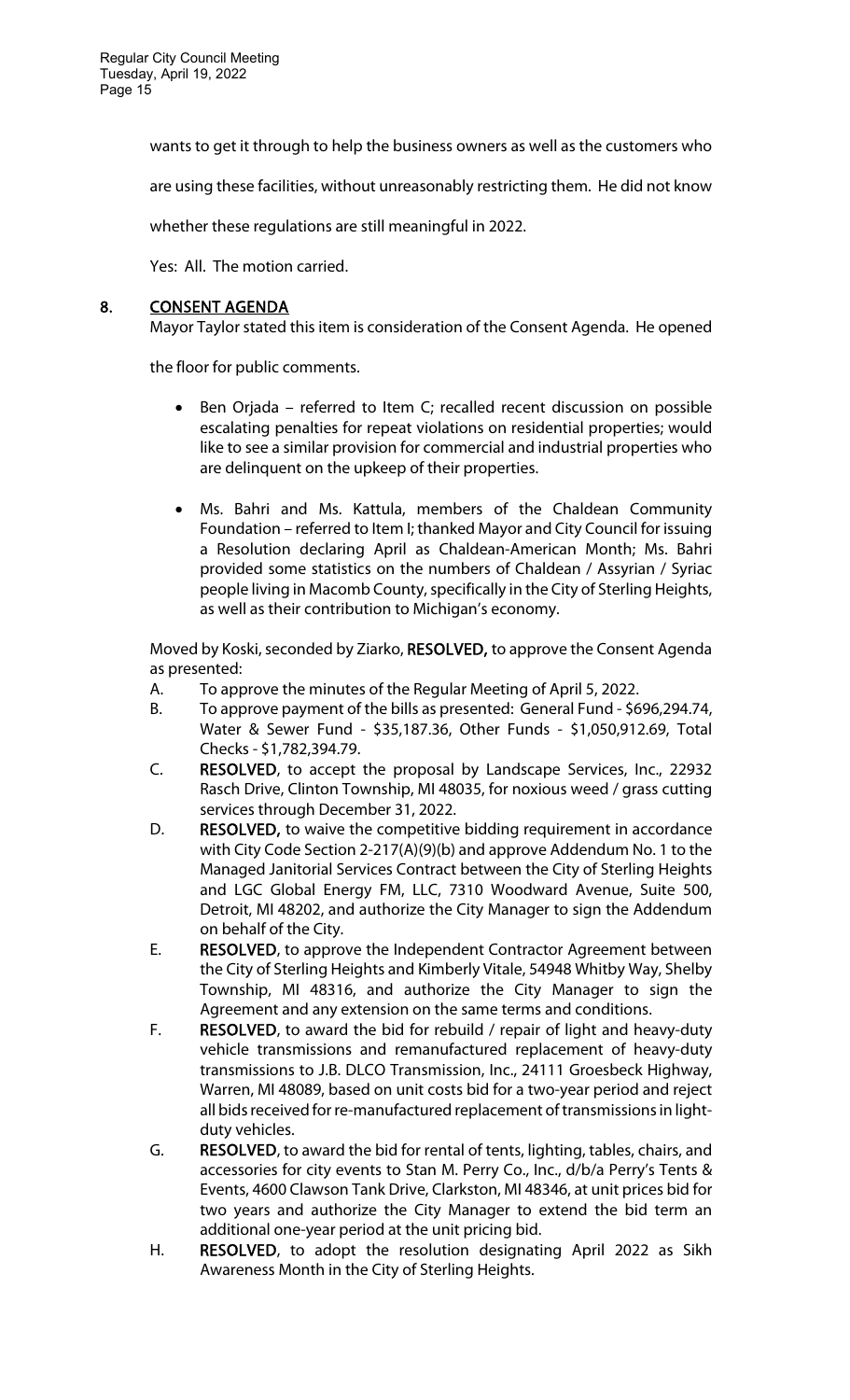- I. RESOLVED, to adopt the resolution designating April 2022 as Chaldean-American Month in the City of Sterling Heights.
- J. RESOLVED, to adopt the resolution designating April 28, 2022, as Workers Memorial Day in the City of Sterling Heights.
- K. RESOLVED, to waive the competitive bidding requirement in accordance with City Code §2-217(A)(9)(b) and approve the contract between the City of Sterling Heights and DiLisio Contracting Inc., 23525 Lakepointe, Clinton Township, MI 48036, for the 2022 Local Road Concrete Reconstruction Program, City Project #22-392, and Ryan Road Pavement Improvements, 14 Mile Road to Metropolitan Parkway, City Project #22-396, in the cumulative amount of \$4,740,649.66, and authorize the Mayor and City Clerk to sign all documentation required in conjunction with this approval.
- L. RESOLVED, to authorize the Community Relations Department to proceed with contracts for the 2022 Sterlingfest Art & Music Fair headliner performances on Friday, July 29, 2022, and Saturday, July 30, 2022, and authorize the City Manager to sign all documents required in conjunction with this action, subject to review and approval by the City Attorney.
- M. RESOLVED, to schedule a special meeting of the City Council on May 17, 222 at 6 p.m. for the purpose of recognizing and congratulating recipients of scholarships awarded through the 2022 Sterling Heights Area Community Foundation Program and direct the City Clerk to post the appropriate notices in accordance with Michigan's Open Meetings Act.

Yes: All. The motion carried.

Mayor Taylor thanked the women who were here tonight to highlight the work the Chaldean community does here in the City of Sterling Heights and in the State of Michigan, and he stated the City is honored to have such an incredible population here.

## 9. CONSIDERATION

A. Mayor Taylor stated this is to consider approval of the American Rescue Plan Act (ARPA) Action Plan. He invited Finance and Budget Director Jennifer Varney to give a presentation.

Finance and Budget Director Jennifer Varney provided a brief review of the American Rescue Plan Act (ARPA), noting the City is to receive \$19.8 million over two years, and half of that money was received last May, with the second half expected to be received this May. The funds must be obligated by December 2024 and spent by December 2026. She outlined the allowable uses for these funds, including in response to the public health emergency or its negative impacts, for premium pay for essential workers, to provide government services to the extent of revenue lost, and for investments in water, sewer, or broad band infrastructure. She stated the two specific use of funds prohibited include any contribution to a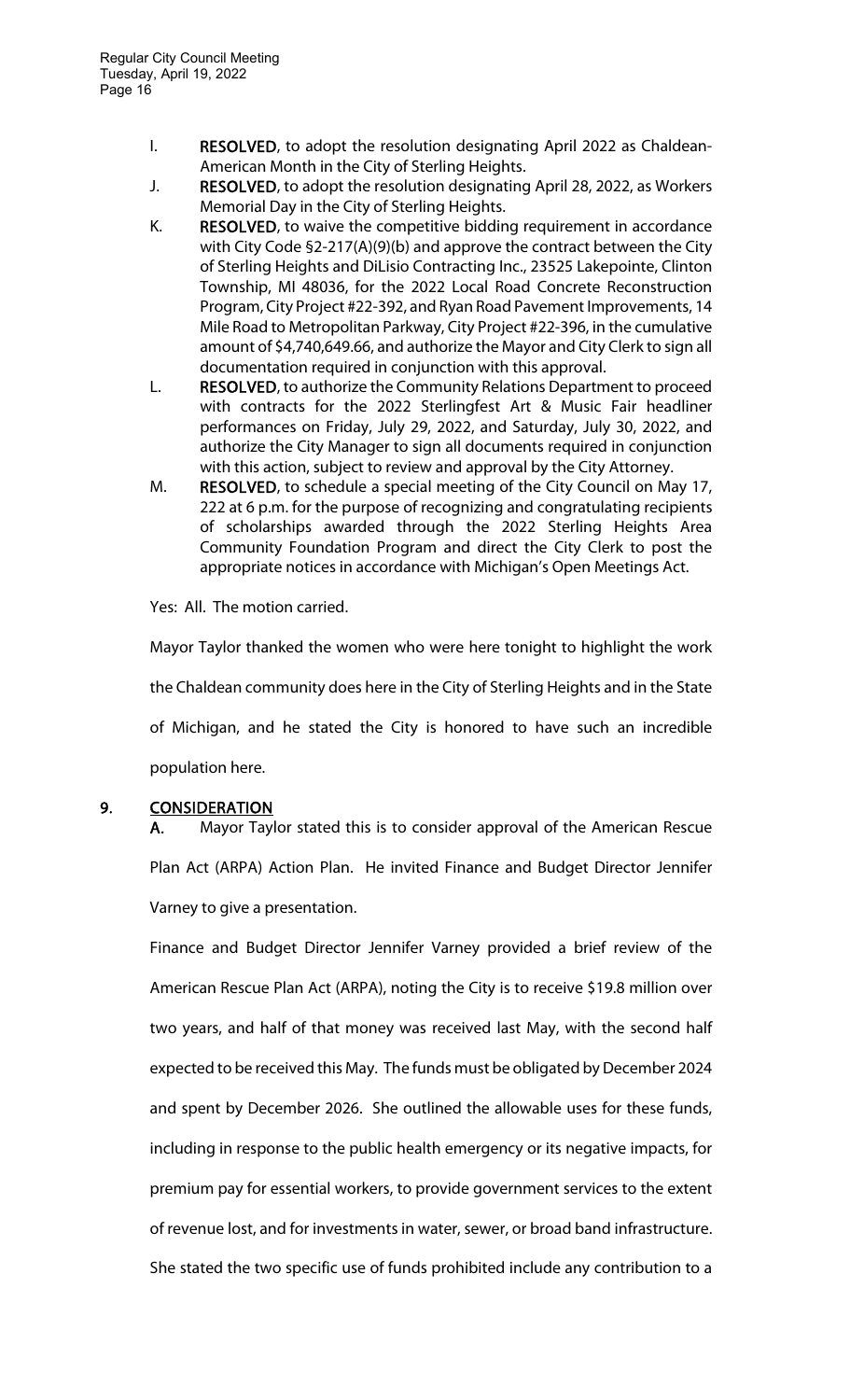pension plan, or to pay down debt. She stated the City can show revenue losses for the entire amount of ARPA funds received, so that allows the broadest use of funds for any government service.

Ms. Varney explained the projects in the proposed ARPA Action Plan, as well as the details of those projects, including the Plumbrook Road Resurfacing in the amount of \$4 million, and the Ryan Road Concrete Repairs totaling \$1.6 million. The parkrelated projects include a two-mile multi-use path along the ITC Corridor, in the amount of \$2.5 million; land acquisition for Riverland Park improvements in the North Van Dyke District, in the amount of \$1 million, in combination with funding from the Corridor Improvement Authority (CIA); and potential purchase of open space adjacent to Fillmore Elementary School for development of a park, in the amount of \$1 million, in combination with a potential grant from the Michigan Natural Resources Trust Fund (MNRTF). She explained that Neighborhood Improvement projects include \$2 million allocated to enhance the City's annual sidewalk program; \$500,000 for street tree inventory, with the remaining funding to be combined with the \$250,000 MEDC grant to plant approximately 2,000 street trees over the next three years; development of a Community Garden, in the amount of \$250,000; and development of self-sustaining micro-forests throughout the City, in the amount of \$1 million; rehabilitation of regional retention ponds, in the amount of \$500,000; and a comprehensive traffic calming study, in the amount of \$100,000.

Ms. Varney outlined the miscellaneous projects, including the Direct Household Assistance Program, already in progress, in the amount of \$500,000; job training for unemployed workers, in the amount of \$500,000; premium pay for essential city workers, in the amount of \$505,320, which was distributed last September; and additional funding to combat illegal marijuana grow operations through the City, in the amount of \$300,000. She added that \$50,000 is allocated for administrative expenses related to administering the grants. She advised that the proposed plan leaves about \$3.5 million of the 19.8 million unallocated for future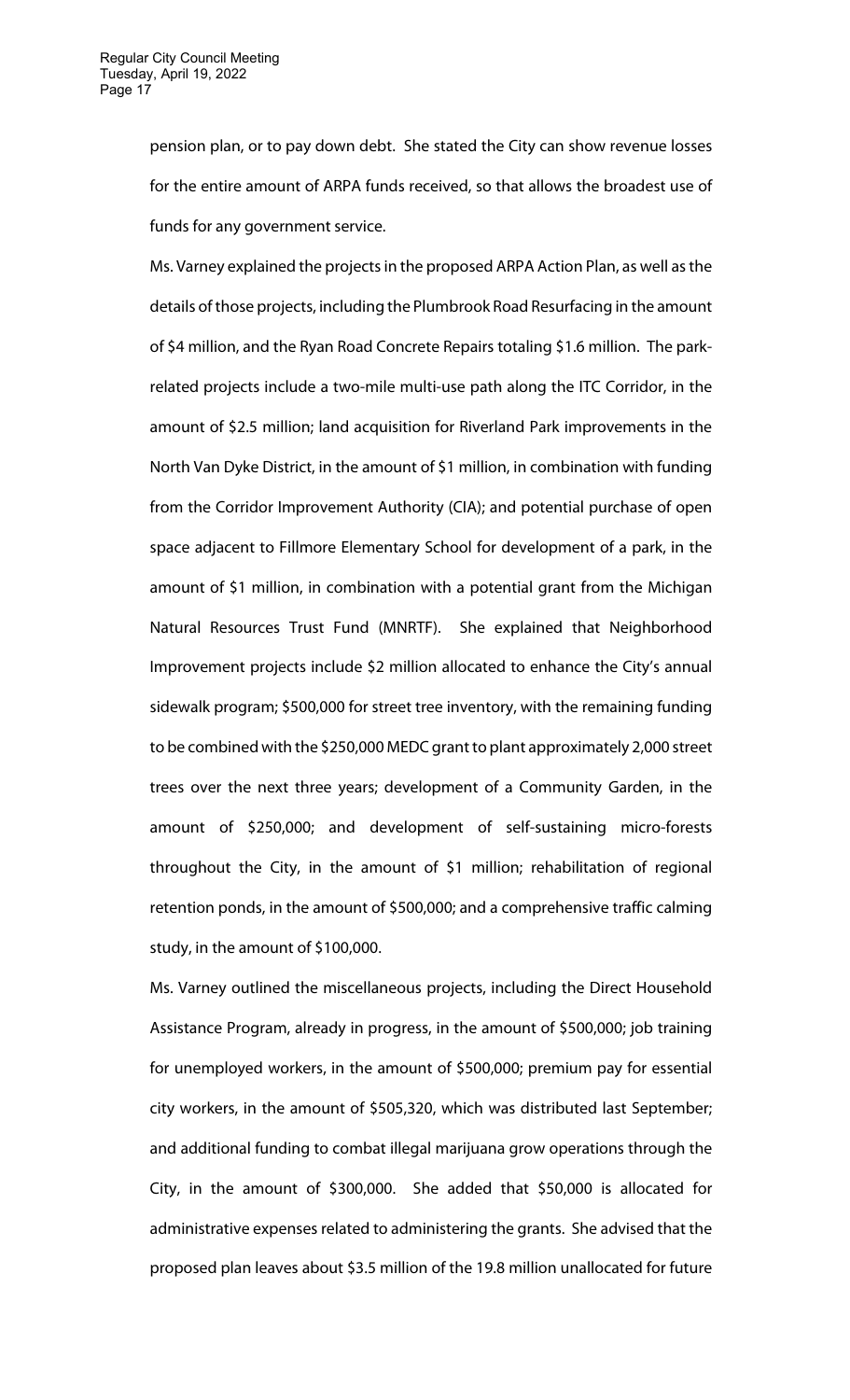projects, capital expenditures, and contingencies, with some additional ideas including home assistance grants to help residents with energy-efficiency improvements, as well as matching funds for other federal, state, and county projects that would benefit the City.

Ms. Varney informed this equates to just over \$19.8 million in ARPA funds, and to date, they have spent approximately \$645,000, primarily for the employee hazard pay and the direct assistance to households. She concluded her presentation by stating they are looking for feedback and approval of the ARPA Action Plan, and this will allow City Administration to further investigate and present the detailed project plans to City Council for approval. She clarified that City Council is only approving the plan at this time, and each individual project would be brought to Council for approval for anything expended. She explained that two road projects and the neighborhood street trees was included in the 2022 / 2023 budget, so any of the other projects, when brought to Council for approval, would also need a budget amendment to fund the project. She stated she, along with the managers and directors who would be responsible for the projects, are here tonight to answer questions.

Mayor Taylor opened the floor for comments from the audience.

- Ben Orjada in favor of the ARPA Action Plan as presented; acquiring the former Fillmore Elementary School building for a Community Center South, which would strongly benefit the south side of the City.
- Nathan Inks expressed support for the ARPA Action Plan, specifically the ITC Corridor Pathway; willing to help if there is anything residents can do to get ITC to consider linear paths to connect park amenities; and the traffic study for Ryan Road; would like to know the economic benefit of moving so much traffic on these roads.
- Brandy Wright would like to see a Community Center in the south end of Sterling Heights; appreciated the plan for the Community Garden and the ITC Corridor Pathway, with both getting everyone outside together and enjoying the City.

Moved by Ziarko, seconded by Yanez, RESOLVED, to approve the American Rescue Plan Act Action Plan and direct City Administration to proceed to implement the projects presented.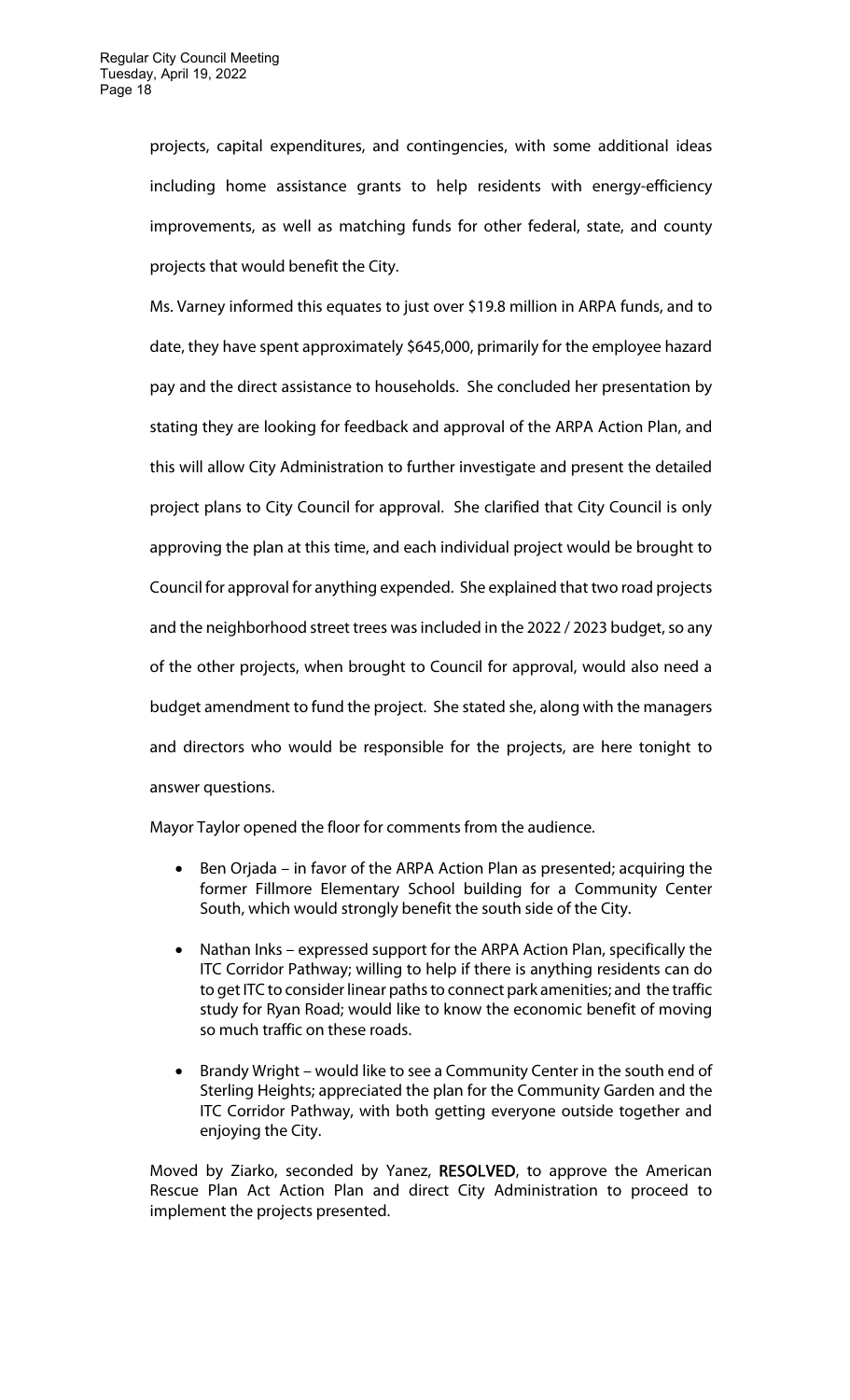Councilwoman Ziarko was comfortable approving this plan because they have seen it a few times. She questioned whether the City has set up the criteria for how residents will be eligible for the street trees, and if not, she suggested they could offer them to new residents coming into the City who do not have a street tree, as well as those who have had their trees taken down because of the Emerald Ash Borer disease.

Public Works Director Michael Moore explained that at this time they have not determined the specific parameters, although the points raised were very good. He would like to see his team work with the Mr. McLeod's team to set some of those parameters, taking their time to set up a successful project.

Councilman Yanez stated that, regarding the Plumbrook resurfacing, the City is fortunate to get \$4 million of their tax dollars back for this purpose. He questioned Mr. Bashaw to explain the resurfacing where the asphalt and cement join. He further questioned what the plan is for asset management for this road.

Mr. Bashaw replied to inquiry the last time they resurfaced Plumbrook was in 2003, so it has been almost twenty years. In 2003, they put in a thinner asphalt section on top of a pulverized asphalt material. They are looking to do a thicker asphalt material to thicken the road base that will provide something that will last at least twenty years. The section from Utica Road to a little beyond Schoenherr was a concrete base that was milled off, with asphalt on top of it. They will look at the road base to see if there is something different they can do to get that section to last longer.

Councilman Yanez questioned whether there is a heating issue that can cause some of the asphalt on top to crack and break.

Mr. Bashaw replied there are concrete joints under the asphalt, and during the winter, the joints can move so slightly, but that movement causes the initial crack. Those cracks spread from there.

Councilman Yanez questioned how they will join the asphalt to the point where the concrete starts at Schoenherr.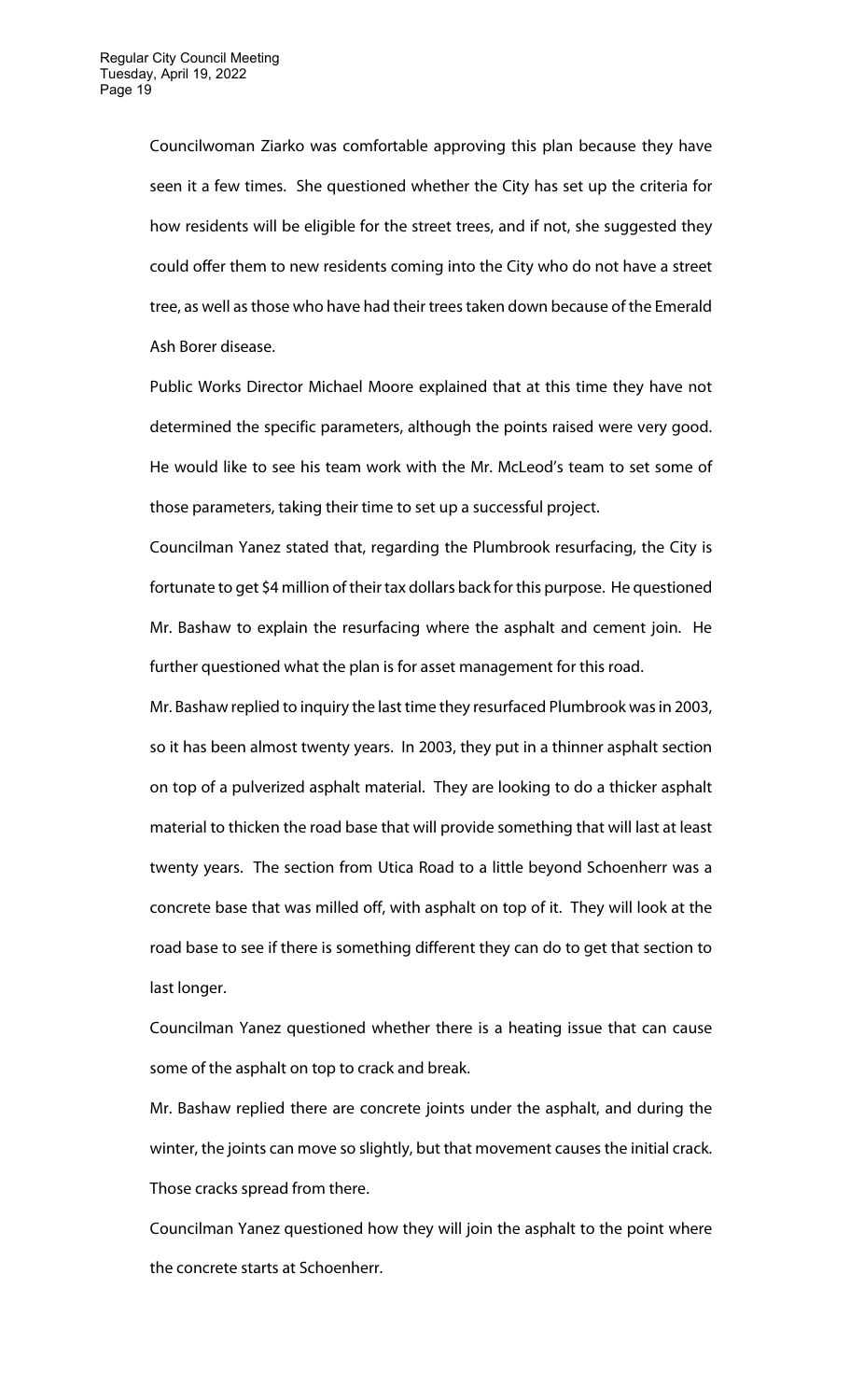Mr. Bashaw replied they do a "butt joint," so it is a little thicker to match the concrete, and they would seal it as well.

Councilman Yanez asked Mr. Bashaw to address asset management regarding all the roads in the City.

Mr. Bashaw replied they rate all their major and local roads each year, equating to 290 miles, and they chart the deterioration. They chart each road's current condition and how many years it has left, although some roads deteriorate quicker than others. Using that data for the local roads, they create a five-year plan for their major roads to forecast what they will need in funding, and what they anticipate they will have in funding for the next five years. They are aware there may be some projects that may not be on the list, but they will look for alternate funding to complete the projects.

Councilman Yanez expressed concern that they will be putting \$4 million into Plumbrook, but after a tough winter and in a short period of time, it could deteriorate again. He stressed that road takes a lot of traffic.

Mr. Bashaw assures they do a pavement analysis and cross-section design for all their projects. They did one for Saal Road and ended up having a slightly thicker section than they used in the past, with six inches of asphalt on a stronger base. It was designed according to the soils underneath and how the pavement can perform on it. They will go through the same process with Plumbrook.

Councilman Yanez questioned Parks and Recreation Director Kyle Langlois whether ITC pays for all the lawn mowing in that area, and if they put in the pavement, will the City be responsible for anything other than the pavement.

Mr. Langlois replied those would be the details they would have to sort out as they started having conversations with ITC.

Councilman Yanez recalled at Freedom Hill, they have a ten-foot-wide path, and they are responsible for mowing the shoulders of that path. He questioned who will negotiate that with ITC.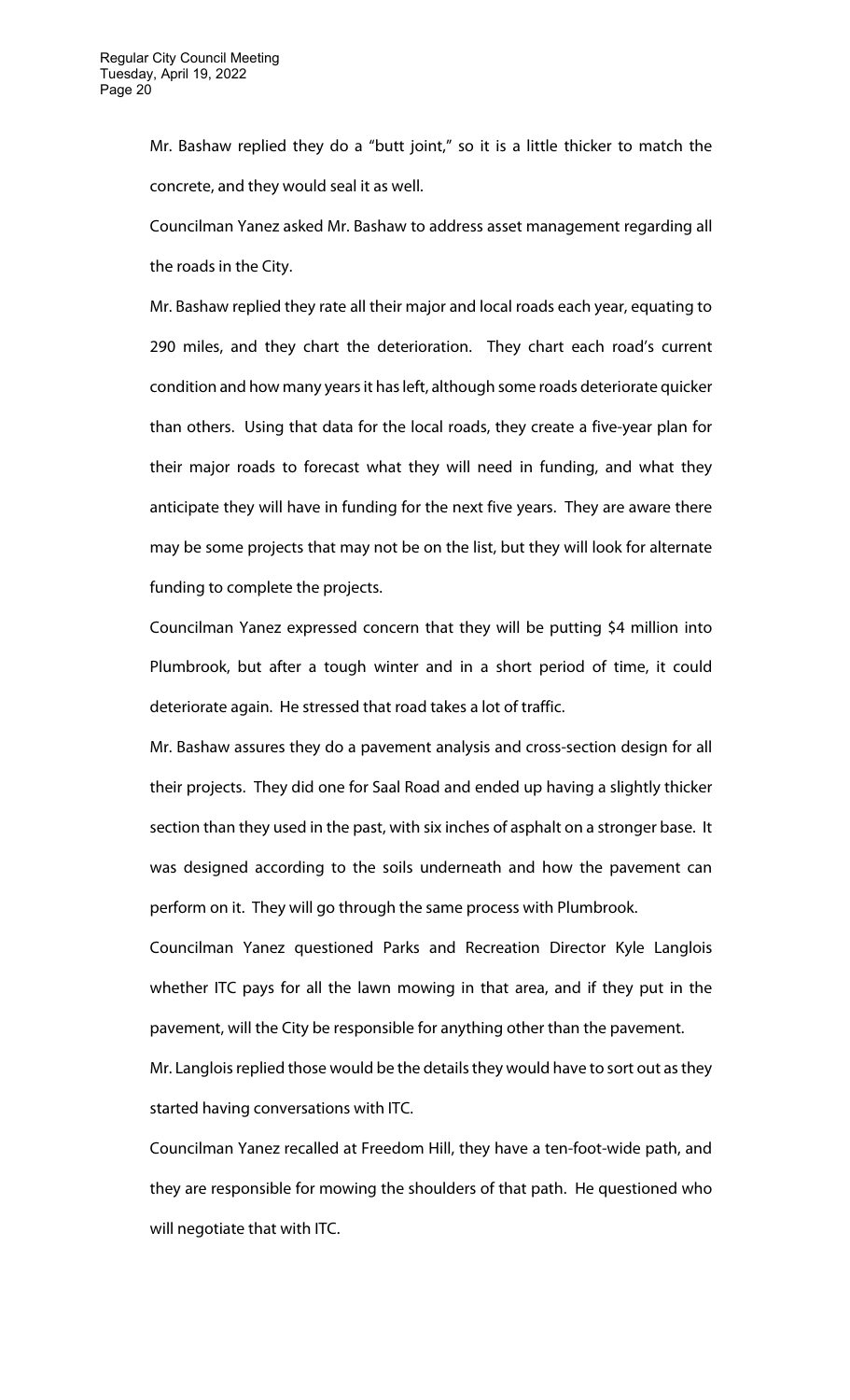Mr. Langlois replied there would be a number of people involved in those conversations, including the City Manager, City Development, and others. He agreed those are important conversations to have as they determine the feasibility of having that trail.

Councilman Yanez questioned whether the Community Garden will be under the authority of Parks and Recreation.

Assistant City Manager Jeff Bahorski replied these are currently only project concepts so they have not yet decided whether these would be under Parks and Recreation.

Councilman Yanez felt if they are going to encourage people to plant fruits and vegetables in a community garden, they must be harvested. He questioned who will do the harvesting, who will receive the produce, who will supervise the garden, who will do the clean-up, etc. He is aware that Michigan State University Extension hosts a program on canning foods, and possibly they could have classes to teach people how to can so they would be able to have fruits and vegetables all year long.

Mr. Bahorski stated the City has always looked at best practices when they begin vetting projects. He pointed out there are community gardens that are incredibly successful, and there are some that fall apart in a year or two. He stressed gardens are a lot of work in hot weather, but he felt it is most likely that anyone wanting to participate will have to sign an agreement with the City so the City can preserve their rights to terms and conditions. If someone does not hold up their end of the bargain, they will not be back. Volunteers are great but it is difficult to get committed people when everyone is so busy. He assured it will be well thought out.

Councilman Yanez recalled a community garden in Detroit where one of the neighbors taught people in the neighborhood how to can, so people in that neighborhood had fruits and vegetables all winter long. He stressed there are a lot of talented people here, and there are most likely some seniors who could use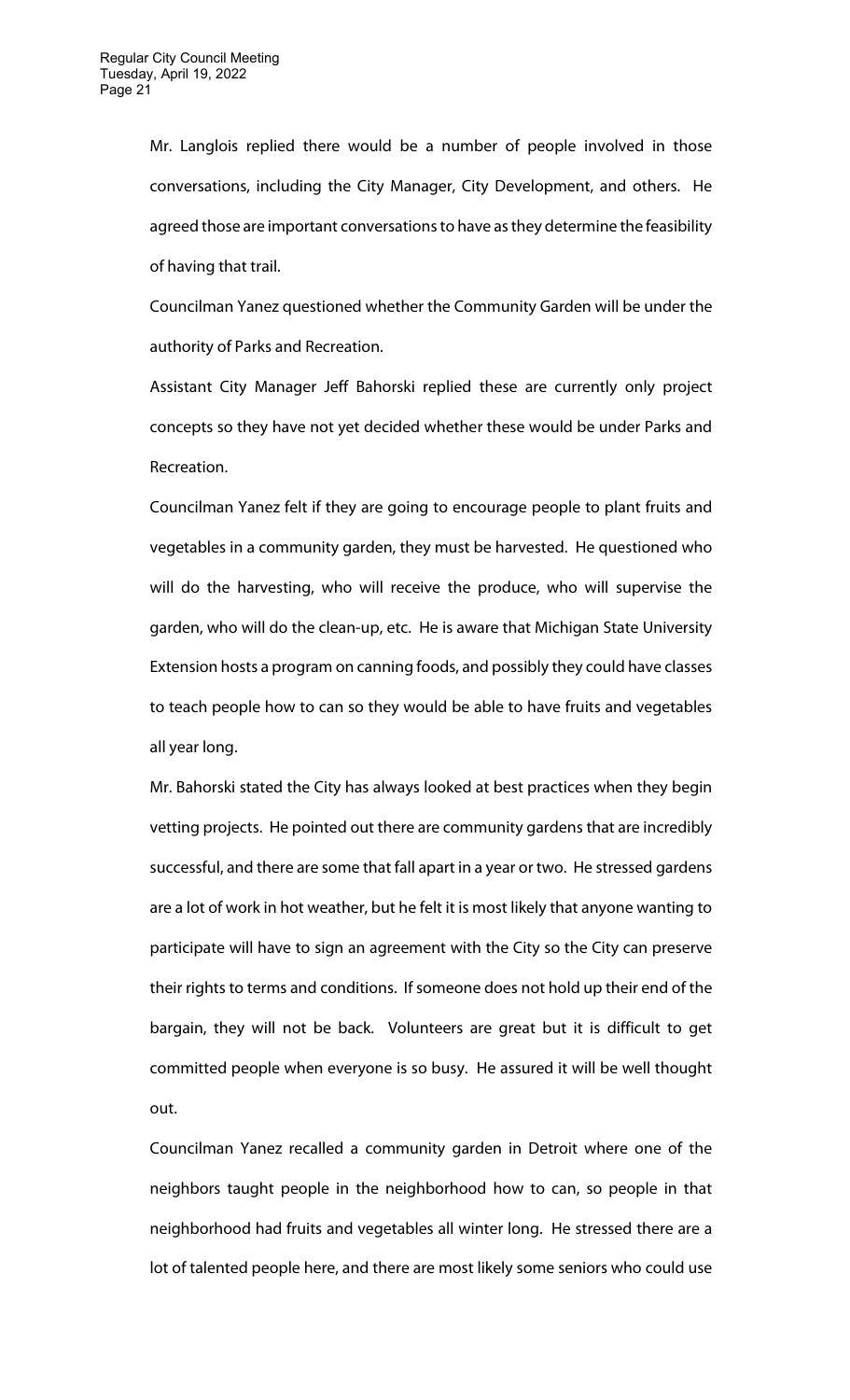the food grown in a community garden. He agreed it is a great idea but wants to make sure it is a project that is done right.

Mr. Bahorski commented they may be able to have a "ten-percent rule," where ten percent of what is grown goes to seniors or the urban community that needs fresh produce. One of the benefits of a community garden is the ability to provide fresh produce to their residents.

Councilwoman Schmidt asked Mr. Vanderpool how much ARPA money the County received.

Mr. Vanderpool replied to the best of their knowledge, the County has received \$160 million in ARPA funds. They have not had a chance to collaborate with them in a meaningful way, but that is why they reserved \$3.5 million so they can leverage it with state, federal, and county money to do projects that benefit Sterling Heights. He cited Moravian Drive as an example, noting it is a county road that is in horrible shape. Any work on it would require a local match, so some of the City's ARPA funds could be devoted to it if they could get Macomb County to repave Moravian next year. They want to work with the County Commissioners and the County Executive, along with the Director of Roads, to get projects like that done.

Councilwoman Schmidt stated she is extremely upset about the County promising a sidewalk along Mound Road, then backing out of that portion of the project, forcing the City to spend \$2 million of its own ARPA funding to put in the sidewalk, when the County received \$160 million. She felt that \$2 million could be used elsewhere in the City to help their residents, and she felt it is deplorable that the County is not using their funds for that sidewalk. She would also like to see consideration of a pedestrian bridge over 18-1/2 Mile Road and Mound. She inquired as to whether Ms. Varney could speak to that.

Ms. Varney clarified that, of the \$2 million the City is spending, \$500,000 of that is for the sidewalk on Mound, and the other \$1.5 million will be used to fix other sidewalk gaps in the City. She admitted it is still a significant amount of money.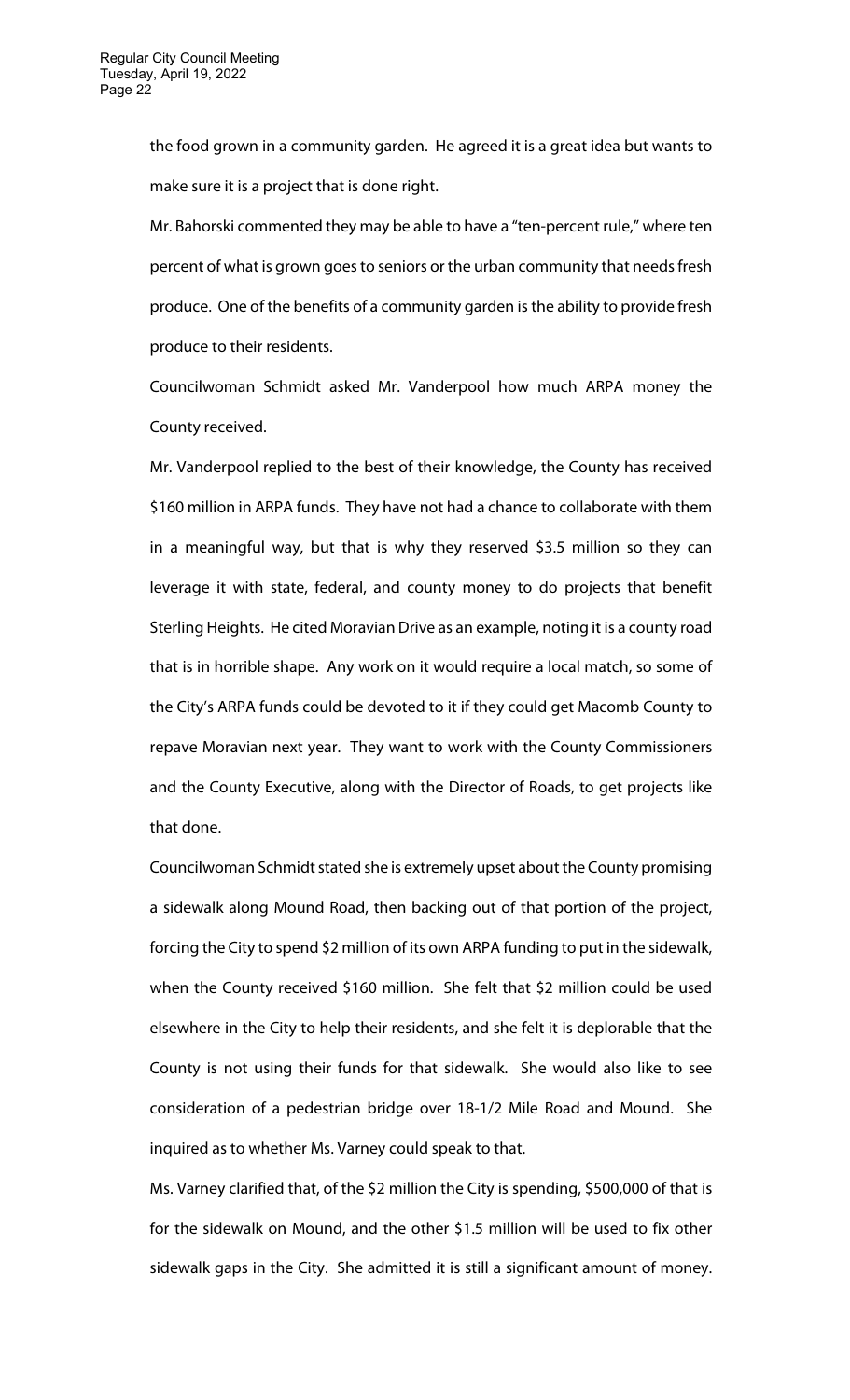She further clarified that the \$2 million of ARPA funding is in addition to the normal amount that is usually budgeted for sidewalk gaps.

Councilwoman Koski noted the Sidewalk Gap program is something they have been working on for many years, and the idea was that everyone would be able to get to one of the five or six major city parks. She inquired as to whether that will be considered when moving forward with the Sidewalk Gap program.

Mr. Bashaw replied that is considered a "priority sidewalk gap." The program will be implemented over a few years, but the first round this year includes the south side of Clinton River Road, which is a connector to the Edison Corridor, which leads to Dodge Park, and that was taken into consideration.

Councilwoman Koski inquired as to how a resident living at 14-1/2 Mile and Ryan would get to Dodge Park.

Mr. Bashaw cited a route along Ryan up to Metro Parkway, then east along Metro Parkway. He explained that sidewalk gap is completed.

Councilwoman Koski wants to make sure everyone has the ability to ride their bike to a major park. She hoped they will consider that when they work on the Sidewalk Gap program. She inquired as to who will handle property for park acquisition and pocket parks. She referred to the south end of the City, where they need green space and parks to provide a space for activities.

Mr. Langlois replied the "land acquisition for park in south end of the City" refers to the former Fillmore Elementary School property. He replied to further inquiry that they have not identified anything else in the south end at this point. He stated the south end of the City has very good coverage for parks, and this one area is missing a park, which is why they are seeking to acquire that parcel of property. As they look at the North Van Dyke property, that is something they will be working on with Mr. Bonner as to how it gets developed to create a good synergy between the park and business developments.

Councilwoman Koski referred to the lots owned by the City on Utica Road, and there is no open space to plant additional trees because those lots are covered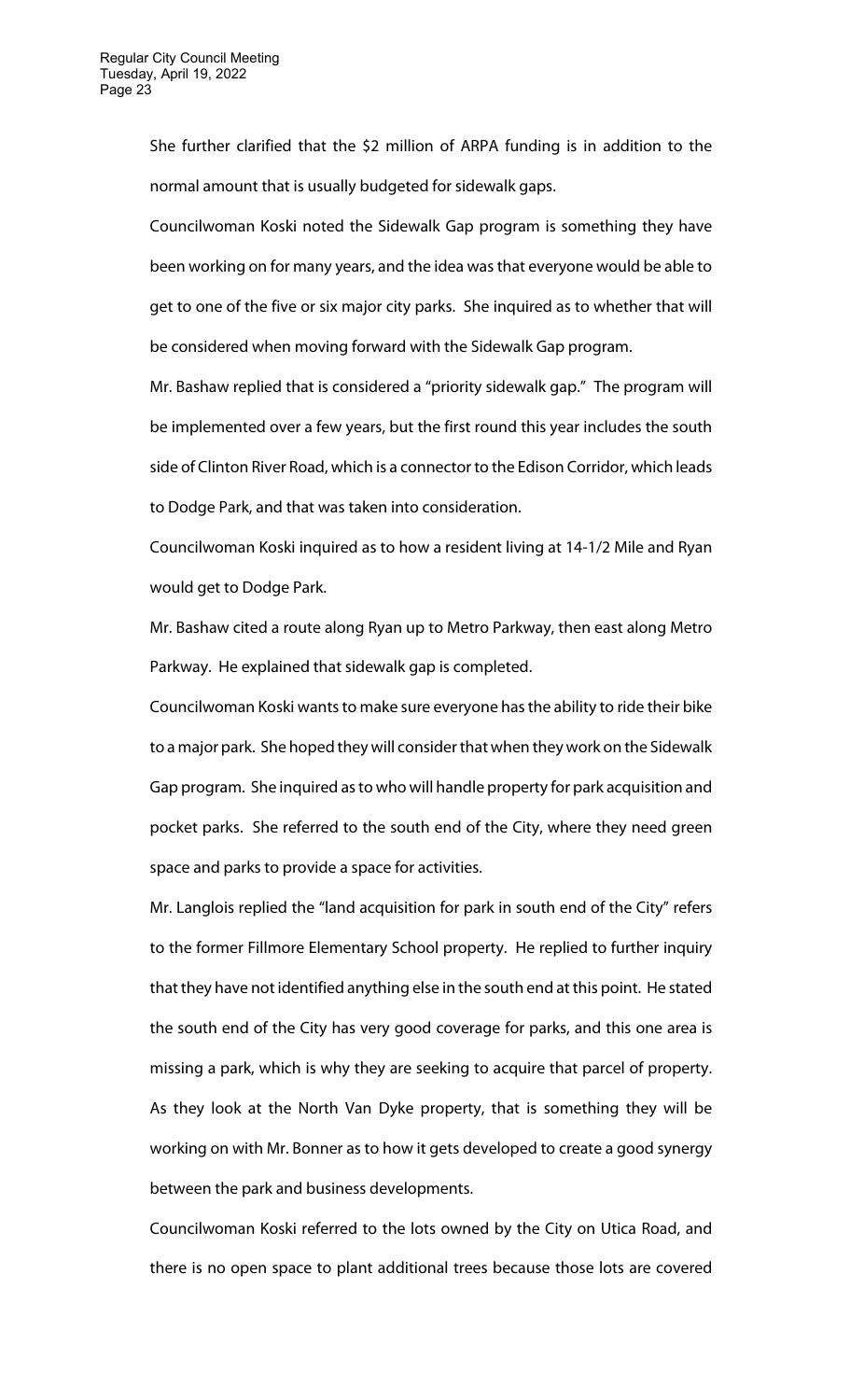with trees. She inquired as to whether there is any consideration given to turn those lots into a nature preserve or pocket park for the residents.

Mr. Langlois replied that it sits as natural land currently and is not something they have discussed. It is ultimately a nature preserve although it has not been designated as such. He pointed out it is city property that can be accessed by their residents.

Councilwoman Koski suggested it should be something they should consider. She suggested that could be a start of a green space.

Councilman Radtke expressed frustration that nearly one-third of the ARPA funds, which can be considered a gift of money from the federal government, are going to be used for roads. He felt the roads continue to cost more money than anything else. He questioned the plan to fix some of these roads if they did not have the ARPA funds. He commented that they do not have a plan or a cost benefit analysis of why they have the roads they do. He questioned whether they are only facilitating people getting from some of the southern communities to communities further north, which equates to Sterling Heights residents using their tax dollars to subsidize other people's commutes. He agreed they need to fix Plumbrook, but when looking at all the roads, they need to prioritize. He pointed out that most bus stops, other than those on Van Dyke, are not handicapaccessible. He felt this should be made a priority, along with street trees. He felt they need to make hard decisions on what roads they need to have, and how big they need to be. He suggested that the County should pay for the county-owned roads. Councilman Radtke stated he loves the City but felt they need to rethink the infrastructure, and the direction they are going with roads, they will never "catch up." He complained that too many residents are cutting down their trees, and although residents have the right to do that on their property, they do not have the right to do so on the city-owned rights of way. He emphasized that street trees beautify their city, and they slow traffic down, while increasing property values. He agreed with Councilwoman Schmidt that the County should be paying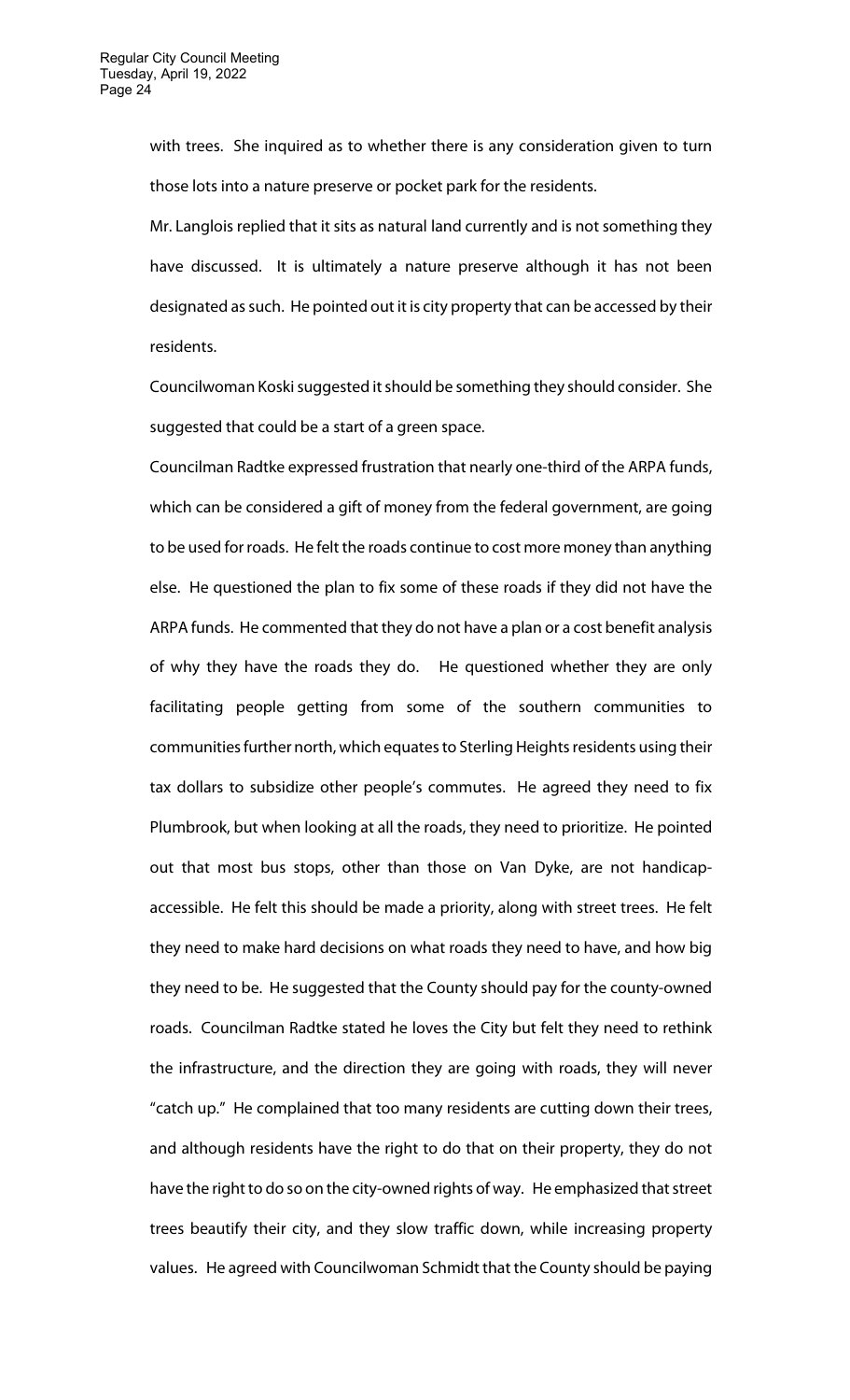for the sidewalk on Mound Road, especially since they were granted so much in ARPA funds. He stated he is opposed to a pedestrian crossing across 18-1/2 Mile Road, because he felt engineers designing the roads can do so in a way that stops traffic for people who live here. He is concerned with money being spent to fight illegal marijuana grow operations because he does not know where it will end. He stressed he wants to stop them and sponsored the ordinance to inflict higher penalties, but he does not know if they are getting the value for their money. He pointed out that governing is choosing amongst priorities, and he questioned whether other cities spend as much money on fighting illegal marijuana grow operations. He stated he will vote in favor of the Action Plan because he supports most of the projects outlined, but he felt the City needs to look closely at roads and what they will cost in the future.

Mayor Pro-Tem Sierawski loves the ARPA Action Plan, which is meant to improve some of the things that have happened as everyone's lives have been affected by Covid-19. She agreed roads have not been improved and infrastructure has been left to fall to the wayside, but she is a homecare nurse, so her work life has been on the residential streets, local roads, highways, and byways, to get to her patients. She does not subscribe to the idea that they should not be spending money on roads and will never "catch up." She stressed they must spend money on roads, and if they do not spend the money on the roads people are already driving on or decrease the road sizes, the other roads will end up with more traffic. She stressed they cannot "make the city smaller" because they already have the people here, driving on the roads, and she stressed "they need to drive on something" and they cannot decrease the number of people. She pointed out that they are catching up slowly, referring to Mr. Bashaw's earlier report on the percentage of good roads compared to several years ago. Mayor Pro-Tem Sierawski stated it is unfortunate to have to spend money in tackling the illegal marijuana home grows, but it is a never-ending battle that they need to fight. She is glad they are looking at Ryan Road, beautifying the retention ponds, and acquisition of the Fillmore Elementary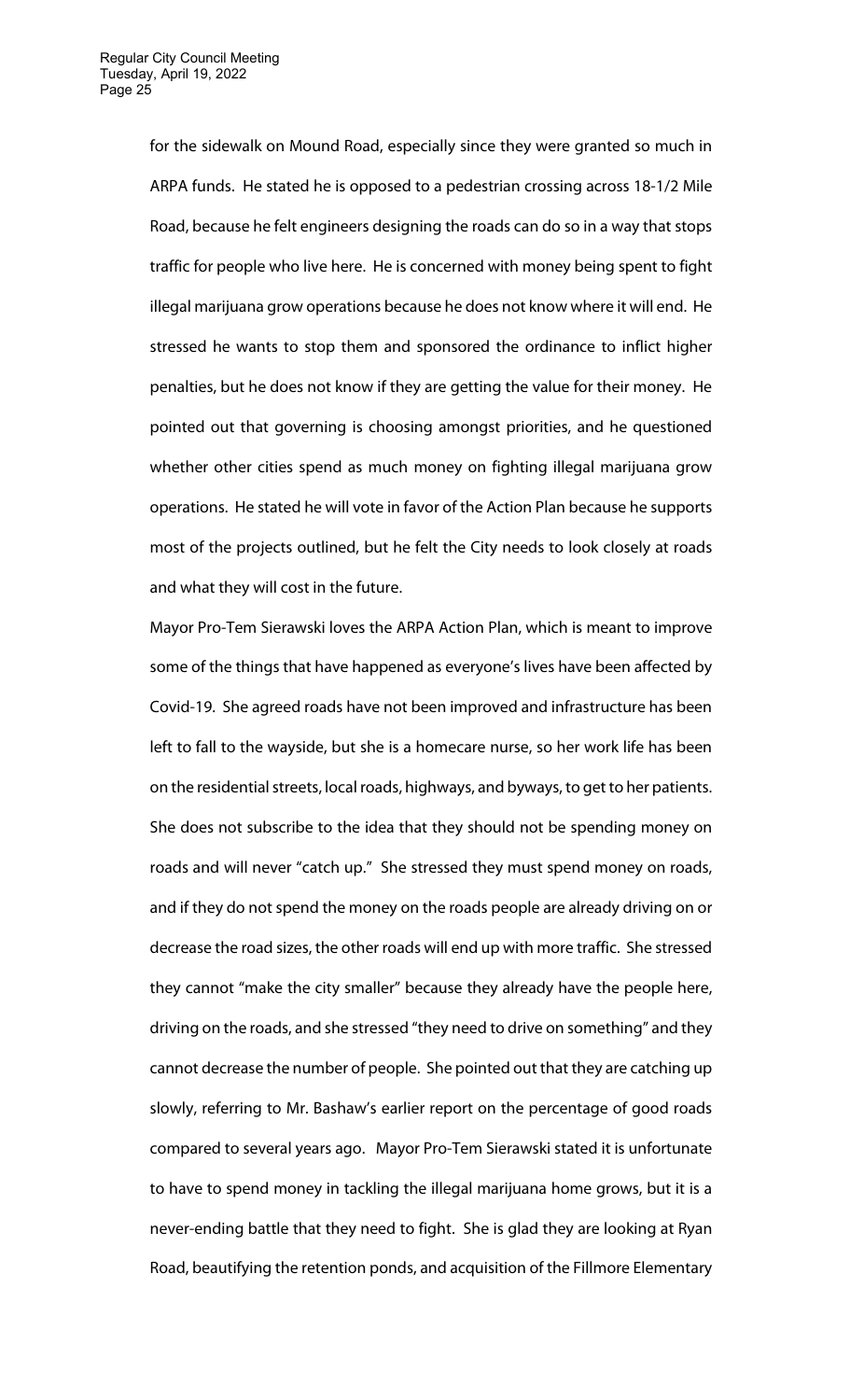School property that can be used as a south-end park. She agreed with Councilwoman Koski that when they have city-owned property that is a green space, that is to their advantage, and they should not be selling them. There is a mini forest on those parcels, and there is no reason to sell them to a developer. She agreed with Councilwoman Schmidt that a pedestrian bridge is essential for the 18-1/2 Mile / Mound area because it is extremely treacherous. She felt it sounds logical to get people to stop at a traffic signal, but they do not always follow the rules.

Mayor Taylor thanked administration and all the directors who helped put this plan together. He stated it is like a "once-in-a-lifetime" opportunity to have this money given to local communities so they can invest in themselves in a meaningful way. He compared this to the Parks and Recreation ReCreating Recreation initiative they did, and he hoped it will help other communities see the value and benefit of investing in themselves. He felt the proposed Action Plan is a good blend of what their priorities should be. He stressed infrastructure will be something they will have to continue to prioritize, and he pointed out that since 2014, they have seen \$450 million in investment in roads in the City of Sterling Heights. They have been deliberate on how they prioritize their roads, and in 2013 when their neighborhood roads were crumbling and they were without a plan, they passed the Safe Streets millage. He is confident they will meet the challenge when that happens again, and he hoped the State of Michigan will come up with a fix. He does not feel that anyone is willing to get off their addiction to the automobile, but they can create different alternatives to residents. They have done that through their Parks and Recreation programs.

Mayor Taylor pointed out that they constantly receive complaints about speeding on roads, and he noted they are spending \$100,000 on a traffic-calming study. He questioned whether they will be able to do that study prior to the two upcoming road projects proposed for Plumbrook and for Ryan Road.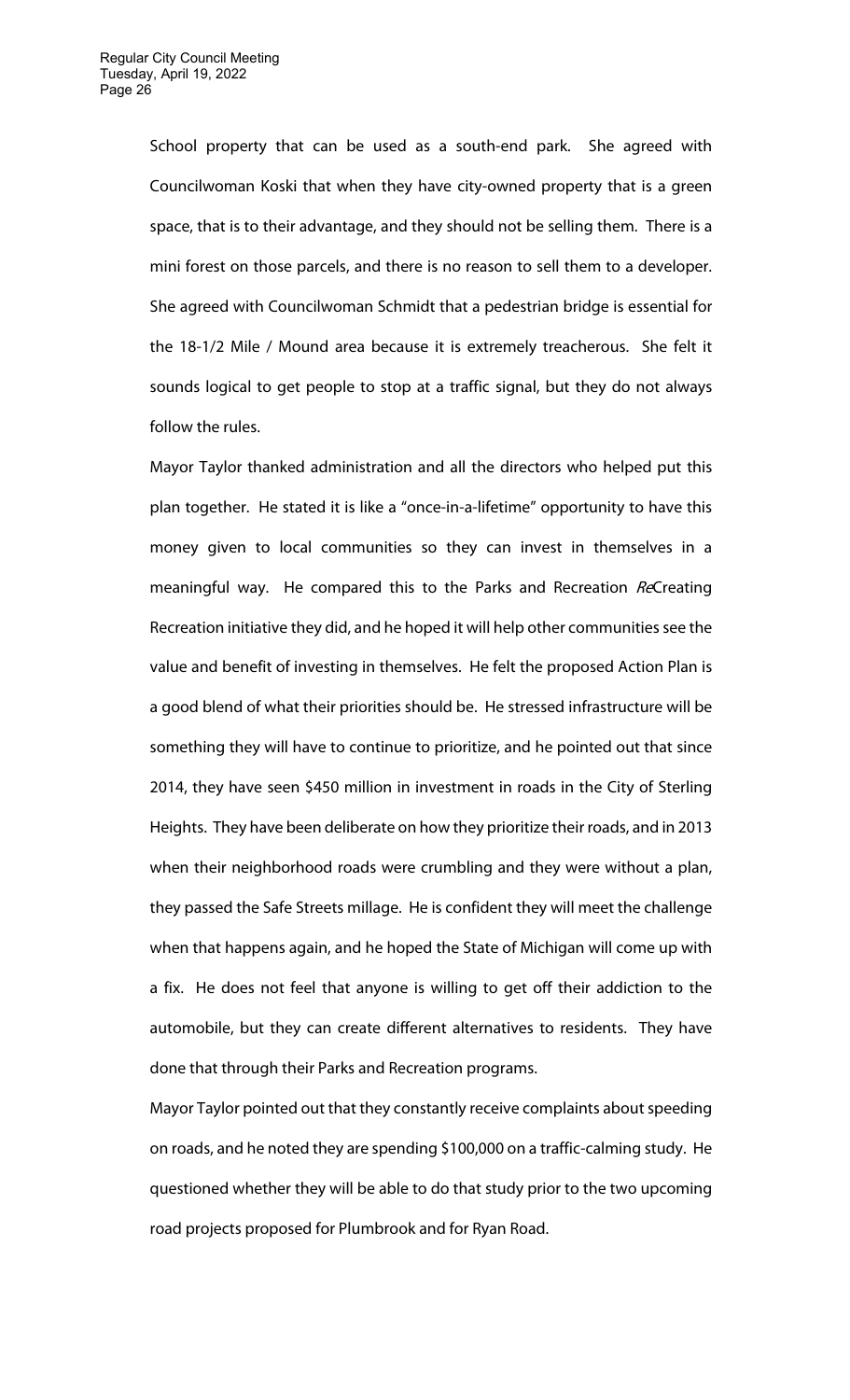Mr. Vanderpool replied that the \$100,000 traffic-calming study included in the proposed ARPA funding is a holistic study that is citywide, focused on neighborhood roads and speeding in neighborhoods. It would be looking at curb extensions, mini-islands, island dots, speed humps, speed cushions, signage, more trees, etc. He explained they are trying to extend the useful life of Plumbrook as much as possible, and with the resurfacing they will most likely get another twenty years. To tear out the road and completely rebuild it would amount to three times the cost. They are looking at a feasibility study to add bike lanes to Plumbrook, which would be done as part of the Plumbrook resurfacing. They are looking at an ancillary study on Ryan Road, and they just applied for a \$300,000 grant to study Ryan Road from 14 Mile to M-59. He pointed out it would take years to complete the study and will take another five years after that to secure the funding, adding it could end up being a \$50 million project. He felt they need to go ahead with the projects as outlined at this time because the roads are in bad shape and need work immediately. He added in the meantime, they can look at what Ryan Road will look like in ten years, noting that the improvements with the ARPA funds are just repairs that will get them five to seven years. The improvements to Plumbrook should last for about twenty years.

Mayor Taylor stated he is excited to hear that Plumbrook could include bike lanes, and possibly some people will opt to take a mode of transportation other than the automobile. He reiterated the plan incorporates a good mixture of their priorities. He is glad they were able to provide hazard pay to their employees, commending them for doing an incredible job throughout the worst of the pandemic and finding creative ways to do things that could not be done with the restrictions that were in place. He commented that he does not want to see neighborhoods turned into "marijuana factories" so if they can make their neighborhoods safer for the residents who live in them, he felt that is important. He is looking forward to see how they can partner with the County to bridge the money they have. He pointed out that Sterling Heights makes up approximately fifteen percent of Macomb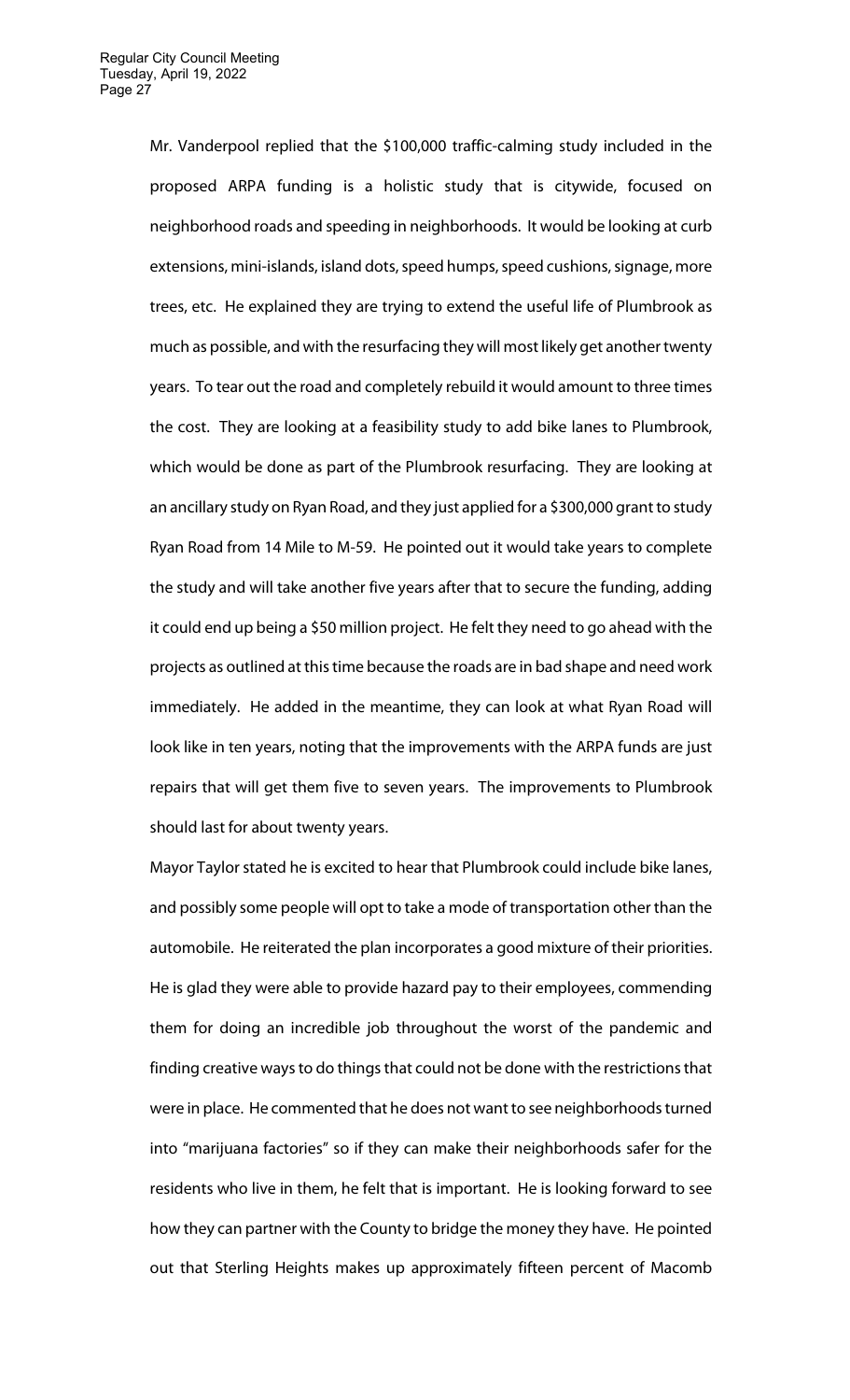County, so he optimistic that another \$24 million could potentially be coming back into the City of Sterling Heights by way of the County, not to mention the State's share of ARPA funding.

Councilwoman Ziarko stressed they have to realize how fortunate they are that this money is coming directly to them. She pointed out this is historic that federal funds are being issued directly to the municipalities. She questioned whether they are receiving interest on this money.

Ms. Varney replied they are getting very little interest because of such low interest

rates. She stated they currently have about \$9 million in ARPA funds currently

earning interest. She informed that the use of the interest is not restricted.

Mayor Taylor acknowledged the work that the Michigan Municipal League (MML),

National League of Cities, Conference of Mayors, and other national organizations

did on lobbying to get this money coming directly to the local governments.

Yes: All. The motion carried.

# 10. COMMUNICATIONS FROM CITIZENS

Mayor Taylor opened the floor for comments from the audience.

 Denise Zanke, president of the booster club for the Utica Academy for International Studies – requested blessing of Council for first annual Phoenix 5K Fun Run, starting at 8:30 a.m. on May 21<sup>st</sup> at Heritage Junior High for a one-half mile loop down Dodge Park Road and around Oakbrook Elementary School, finishing at approximately 10:30 a.m.; added they will not be crossing any major roads and there will be 50 to 75 runners; she added they notified homeowners on the route that they may see some foot traffic that morning.

Mayor Taylor wished them well and thanked Ms. Zanke for letting them know about this event.

- Brandy Wright commended the Sterling Heights Police Department on a recent routine traffic stop which led them to a bust of 20,000 fentanyl pills and powder; thanked the Police Department for being instrumental in getting drugs off the streets, saving lives, and for helpful programs such as Help Not Handcuffs and Comeback Quick Response Team.
- Ben Orjada inquired about coordinating work on driveways at the same time as the roadwork on Mandale; expressed his support of marijuana dispensaries in the City; suggested possible locations and his reasons for why he believes it is a good action to take.

# 11. REPORTS FROM CITY ADMINISTRATION AND CITY COUNCIL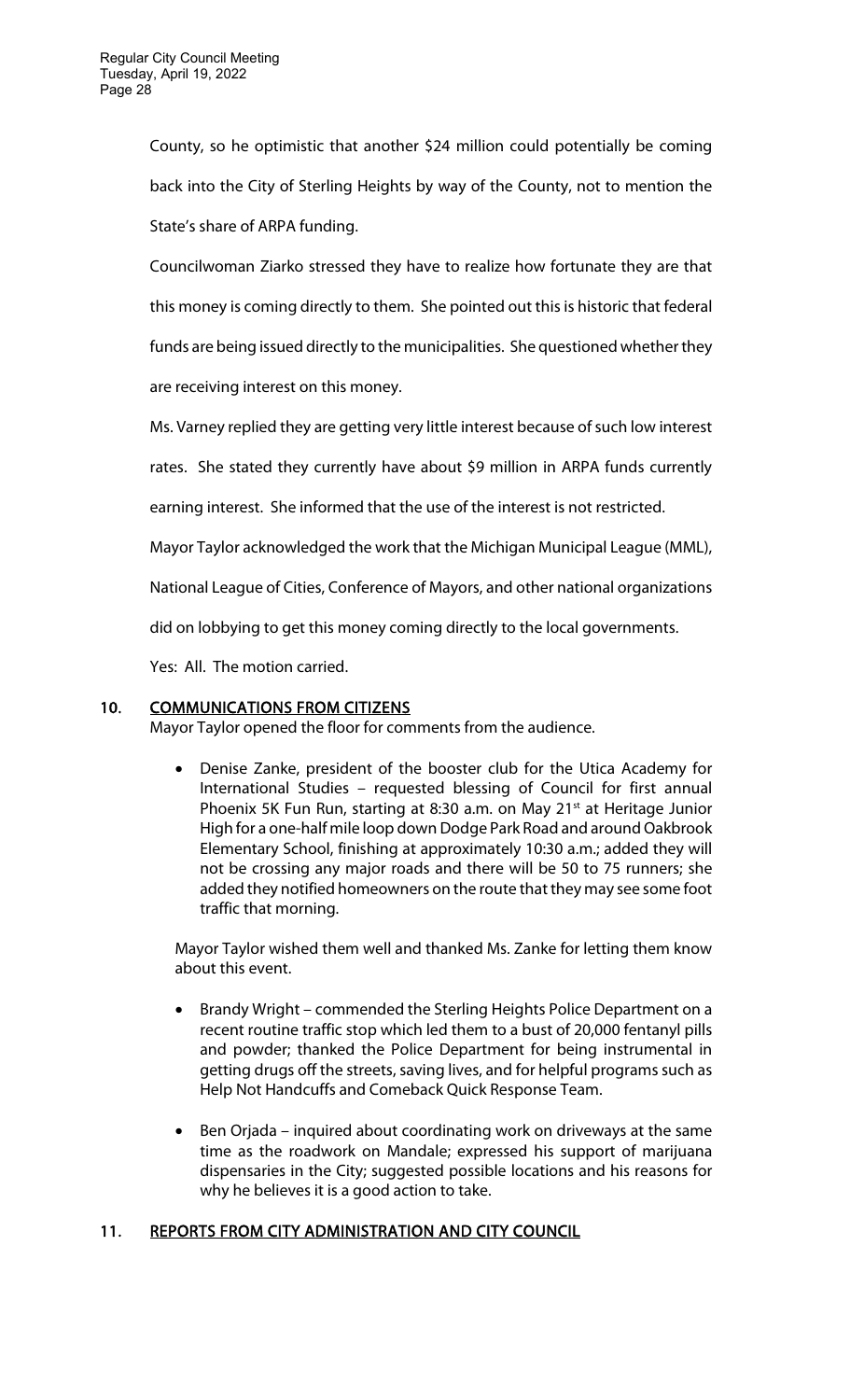Mr. Vanderpool responded to Mr. Orjada's question about Mandale and suggested his mother can work with Mr. Bashaw to coordinate having her driveway work done at the same time. He explained they work with residents who want to improve their approaches or driveways at the same time. He stated that, regarding marijuana dispensaries, the Mayor and City Council directed Administration to establish a task force to look at the issue in a comprehensive way. The task force will begin their work in May, and the Consultant Service Agreement will be coming to City Council on May 4, at which time they will share publicly the framework of the task force and its purpose. The task force's draft report will be due to City Council by September 30, and a final report by October 31. City Council will have very comprehensive information looking at both sides in an apolitical way, and they can then decide on how they want to proceed.

Mayor Pro-Tem Sierawski commended Mayor Taylor for his job at the Mayor's Monarch Pledge this evening. She indicated she has grown milkweed since she was a child, and she offered to provide milkweed pods to anyone who would like them. She stated they are easy to grow. She noted that today was the last date for anyone wishing to file to run for office in November, so she wished all candidates good luck.

Councilman Yanez thanked Mayor Taylor for signing the resolution to take the Mayor's Monarch Pledge. He stated he has maintained a pollinator garden for several years, and for this to succeed, many of these gardens are needed because hummingbirds and monarchs travel. He stressed pollinators are needed to keep the agricultural industry as successful as it is in Michigan. Councilman Yanez understood both sides of the discussion this evening about spending \$300,000 on fighting illegal grow operations. He does not like to have to spend that money, but stressed they need to maintain high-quality neighborhoods, adding that grow houses are causing havoc in the neighborhoods, resulting in drug deals outside of homes and power transformers being blown up. Entire neighborhoods are losing their electrical service as a result, which is a huge inconvenience and many times